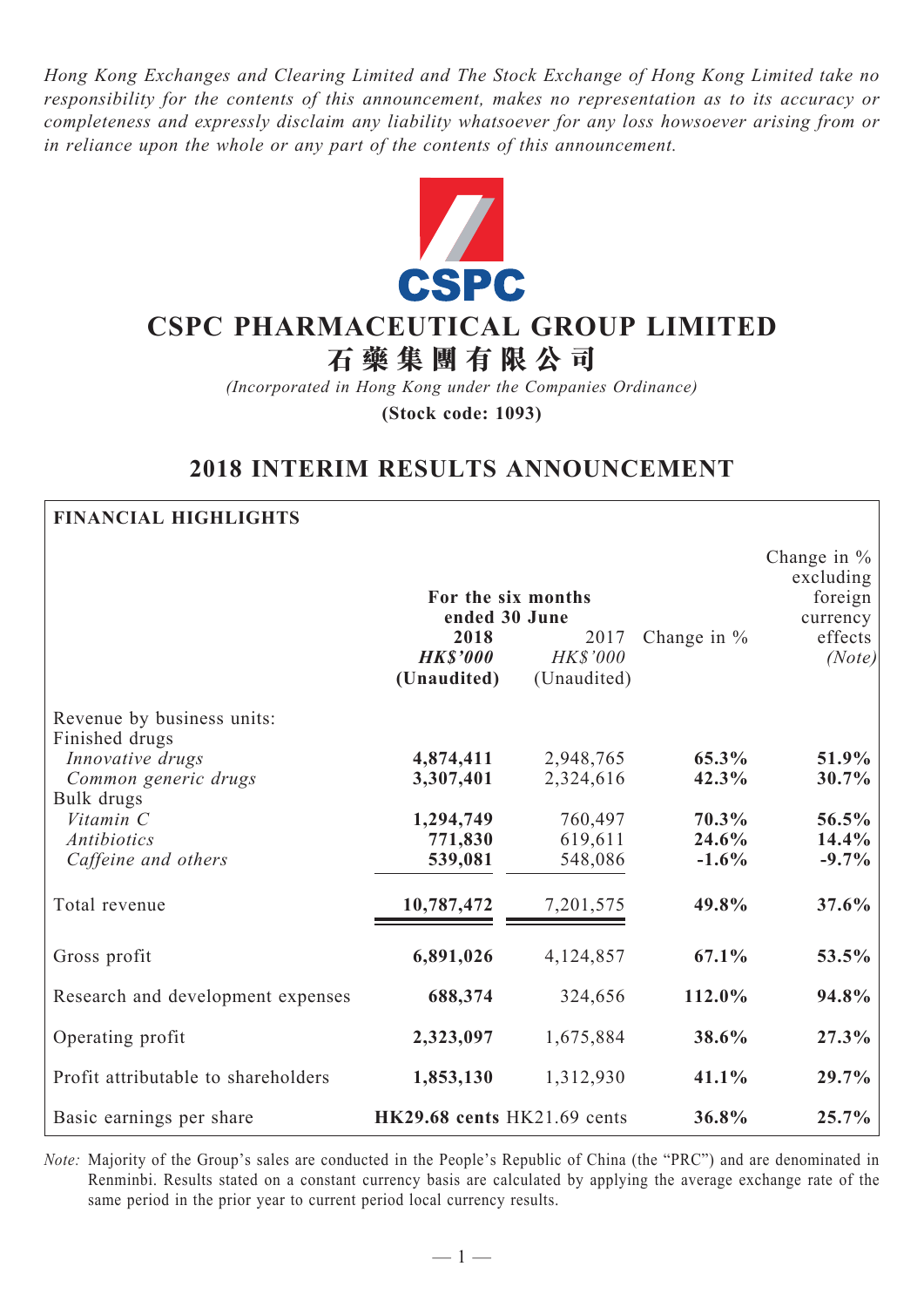## **CONDENSED CONSOLIDATED Statement of Profit or Loss**

*For the six months ended 30 June 2018*

|                                        |                  | For the six months |             |
|----------------------------------------|------------------|--------------------|-------------|
|                                        |                  | ended 30 June      |             |
|                                        |                  | 2018               | 2017        |
|                                        | <b>Notes</b>     | <b>HK\$'000</b>    | HK\$'000    |
|                                        |                  | (Unaudited)        | (Unaudited) |
| Revenue                                | $\mathfrak{Z}$   | 10,787,472         | 7,201,575   |
| Cost of sales                          |                  | (3,896,446)        | (3,076,718) |
| Gross profit                           |                  | 6,891,026          | 4,124,857   |
| Other income                           |                  | 82,547             | 47,438      |
| Other gains or losses                  |                  | 53,455             | (16, 214)   |
| Selling and distribution expenses      |                  | (3,597,875)        | (1,858,606) |
| Administrative expenses                |                  | (404, 500)         | (296, 326)  |
| Research and development expenses      |                  | (688, 374)         | (324, 656)  |
| Other expenses                         |                  | (13, 182)          | (609)       |
| Operating profit                       |                  | 2,323,097          | 1,675,884   |
| Finance costs                          |                  | (36, 143)          | (15, 489)   |
| Share of results of joint ventures     |                  | 23,609             | 4,861       |
| Profit before tax                      | $\overline{A}$   | 2,310,563          | 1,665,256   |
| Income tax expense                     | 5                | (468,906)          | (346, 614)  |
| Profit for the period                  |                  | 1,841,657          | 1,318,642   |
| Profit for the period attributable to: |                  |                    |             |
| Owners of the Company                  |                  | 1,853,130          | 1,312,930   |
| Non-controlling interests              |                  | (11, 473)          | 5,712       |
|                                        |                  | 1,841,657          | 1,318,642   |
|                                        |                  | <b>HK</b> cents    | HK cents    |
| Earnings per share                     | $\boldsymbol{7}$ |                    |             |
| — Basic                                |                  | 29.68              | 21.69       |
| - Diluted                              |                  | N/A                | 21.69       |
|                                        |                  |                    |             |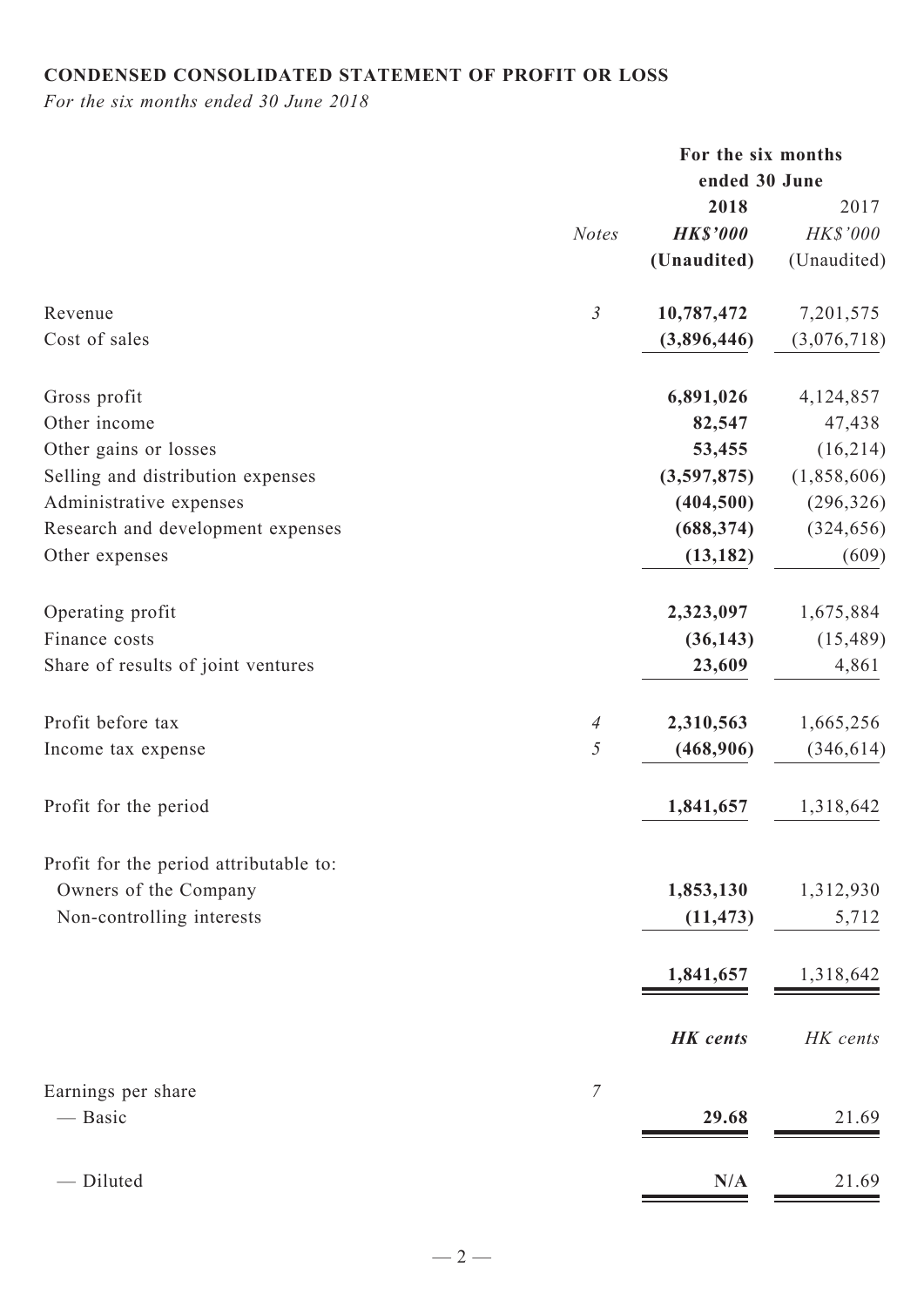## **CONDENSED CONSOLIDATED statement of Profit or Loss and Other comprehensive income**

*For the six months ended 30 June 2018*

|                                                              | For the six months |             |  |
|--------------------------------------------------------------|--------------------|-------------|--|
|                                                              | ended 30 June      |             |  |
|                                                              | 2018               | 2017        |  |
|                                                              | <b>HK\$'000</b>    | HK\$'000    |  |
|                                                              | (Unaudited)        | (Unaudited) |  |
| Profit for the period                                        | 1,841,657          | 1,318,642   |  |
| Other comprehensive (expense) income                         |                    |             |  |
| Items that will not be reclassified to profit or loss:       |                    |             |  |
| Exchange differences arising on translation of               |                    |             |  |
| financial statements to presentation currency                | (226, 688)         | 350,992     |  |
| Share of exchange differences of joint ventures arising on   |                    |             |  |
| translation of financial statements to presentation currency | (1,329)            | 2,489       |  |
| Fair value gain on investments in financial assets measured  |                    |             |  |
| at fair value through other comprehensive income             | 81,463             |             |  |
| Other comprehensive (expense) income for the period          | (146, 554)         | 353,481     |  |
| Total comprehensive income for the period                    | 1,695,103          | 1,672,123   |  |
| Total comprehensive income for the period attributable to:   |                    |             |  |
| Owners of the Company                                        | 1,727,467          | 1,664,032   |  |
| Non-controlling interests                                    | (32, 364)          | 8,091       |  |
|                                                              | 1,695,103          | 1,672,123   |  |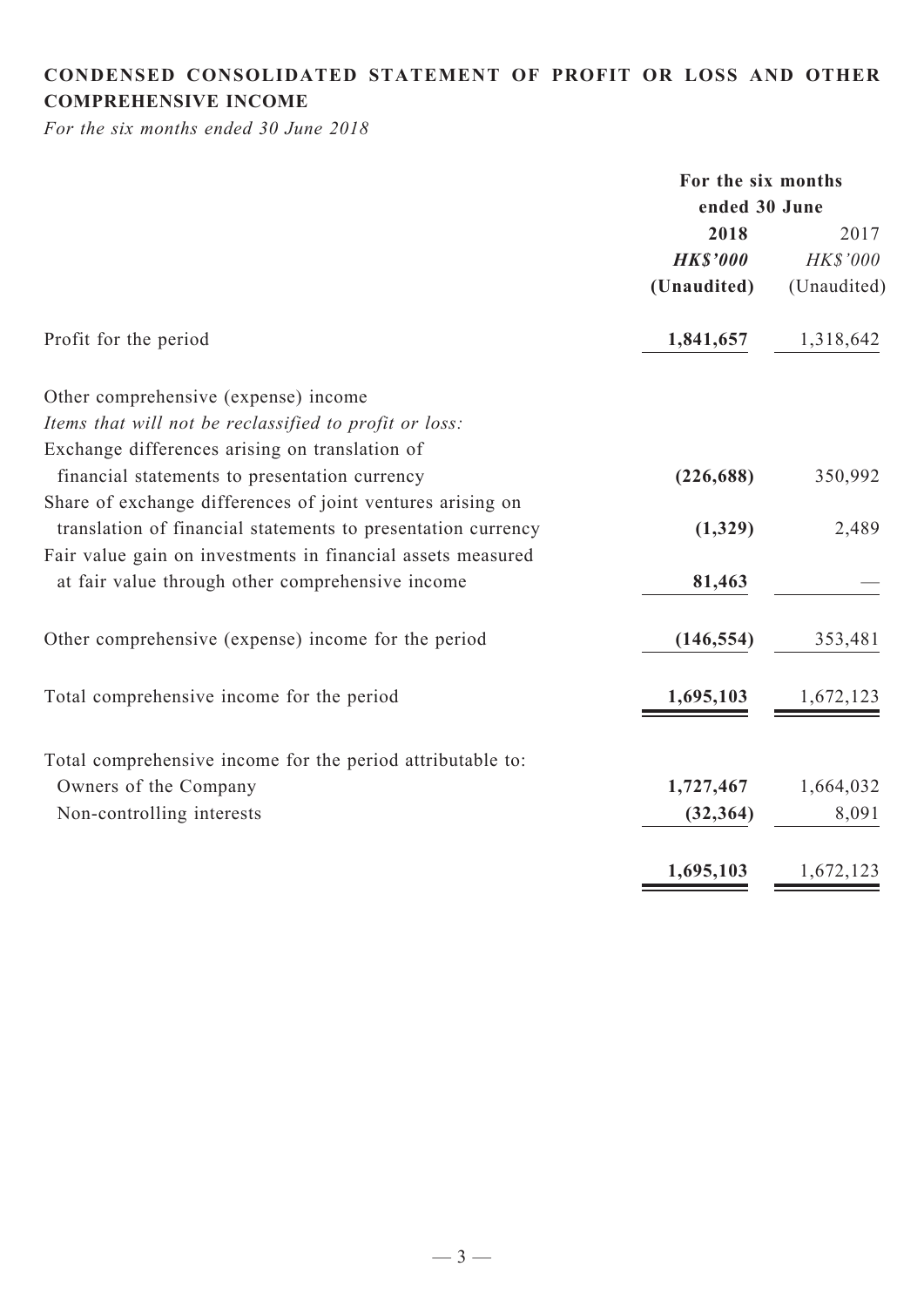## **CONDENSED CONSOLIDATED STATEMENT OF FINANCIAL POSITION**

*As at 30 June 2018*

|                                                       |              | As at           | As at       |
|-------------------------------------------------------|--------------|-----------------|-------------|
|                                                       |              | 30 June         | 31 December |
|                                                       |              | 2018            | 2017        |
|                                                       | <b>Notes</b> | <b>HK\$'000</b> | HK\$'000    |
|                                                       |              | (Unaudited)     | (Audited)   |
| <b>Non-current assets</b>                             |              |                 |             |
| Property, plant and equipment                         |              | 7,289,980       | 6,662,523   |
| Prepaid lease payments                                |              | 571,024         | 573,080     |
| Goodwill                                              |              | 166,966         | 121,736     |
| Other intangible assets                               |              | 846,309         | 103,176     |
| Interests in joint ventures                           |              | 119,943         | 109,978     |
| Financial assets measured at fair value through other |              |                 |             |
| comprehensive income/available-for-sale investments   |              | 607,694         | 316,742     |
| Deferred tax assets                                   |              | 20,929          | 20,721      |
|                                                       |              | 9,622,845       | 7,907,956   |
| <b>Current assets</b>                                 |              |                 |             |
| Inventories                                           |              | 3,232,545       | 2,900,781   |
| Trade and other receivables                           | $\delta$     | 2,947,322       | 2,334,279   |
| <b>Bills</b> receivables                              | 9            | 2,121,471       | 1,477,001   |
| Trade receivables due from related companies          | 10           | 58,039          | 69,536      |
| Amounts due from joint ventures                       |              | 345,707         | 276,830     |
| Prepaid lease payments                                |              | 18,358          | 18,263      |
| Other financial assets                                |              | 580             | 732         |
| Structured bank deposits                              | 11           | 3,113,895       | 1,315,789   |
| Restricted bank deposits                              |              | 10,744          | 3,480       |
| Bank balances and cash                                |              | 4,399,824       | 5,238,033   |
|                                                       |              | 16,248,485      | 13,634,724  |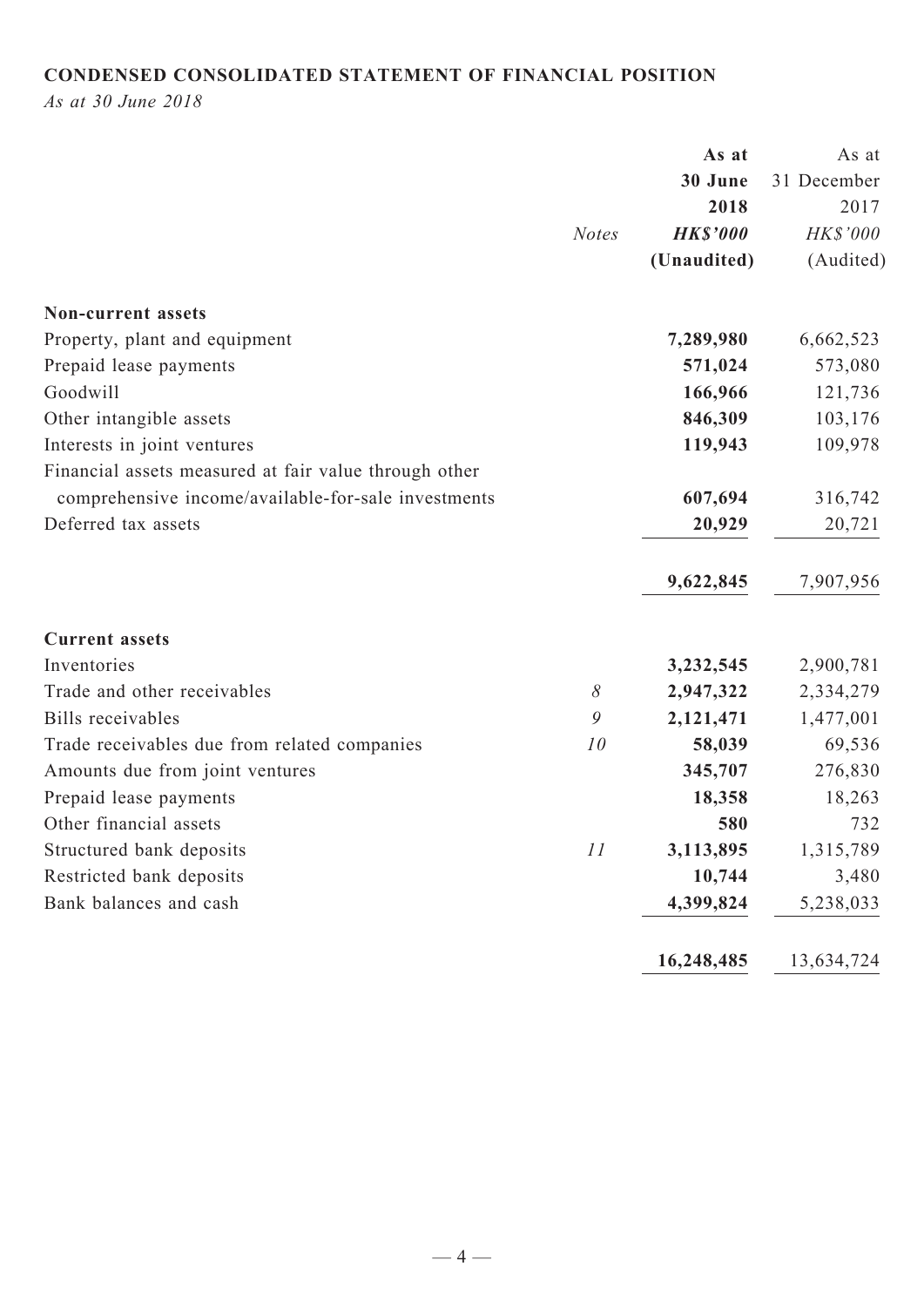|                                                |              | As at           | As at       |
|------------------------------------------------|--------------|-----------------|-------------|
|                                                |              | 30 June         | 31 December |
|                                                |              | 2018            | 2017        |
|                                                | <b>Notes</b> | <b>HK\$'000</b> | HK\$'000    |
|                                                |              | (Unaudited)     | (Audited)   |
| <b>Current liabilities</b>                     |              |                 |             |
| Trade, other payables and contract liabilities | 12           | 5,815,736       | 4,513,383   |
| Bills payables                                 | 13           | 1,690,817       | 59,809      |
| Trade payable due to a joint venture           | 14           | 6,994           | 9,319       |
| Amounts due to related companies               |              | 29,867          | 43,419      |
| Tax liabilities                                |              | 192,794         | 206,685     |
| Borrowings                                     |              | 879,974         | 927,282     |
|                                                |              | 8,616,182       | 5,759,897   |
| Net current assets                             |              | 7,632,303       | 7,874,827   |
| <b>Total assets less current liabilities</b>   |              | 17,255,148      | 15,782,783  |
| <b>Non-current liabilities</b>                 |              |                 |             |
| Other payables                                 | 12           | 199,526         | 183,976     |
| Deferred tax liabilities                       |              | 304,579         | 131,602     |
| <b>Borrowings</b>                              |              | 59,312          | 59,809      |
|                                                |              | 563,417         | 375,387     |
| Net assets                                     |              | 16,691,731      | 15,407,396  |
| <b>Capital and reserves</b>                    |              |                 |             |
| Share capital                                  |              | 12,922,199      | 12,922,199  |
| Reserves                                       |              | 3,191,188       | 2,400,174   |
|                                                |              |                 |             |
| Equity attributable to owners of the Company   |              | 16,113,387      | 15,322,373  |
| Non-controlling interests                      |              | 578,344         | 85,023      |
| <b>Total equity</b>                            |              | 16,691,731      | 15,407,396  |
|                                                |              |                 |             |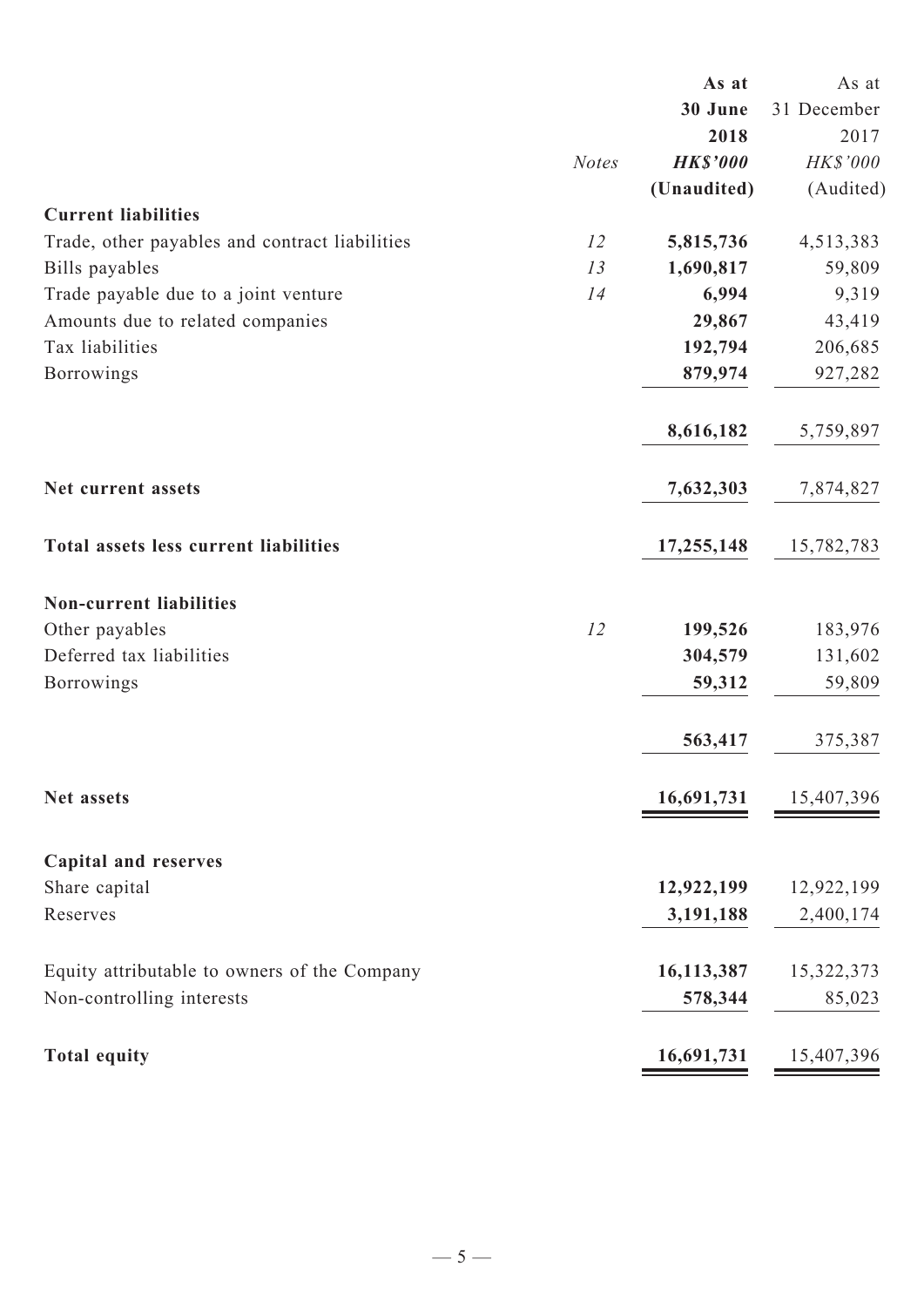#### **NOTES TO THE CONDENSED CONSOLIDATED FINANCIAL STATEMENTS**

*For the six months ended 30 June 2018*

#### **1. BASIS OF PREPARATION**

The Company is a public limited company incorporated in Hong Kong and its shares are listed on The Stock Exchange of Hong Kong Limited.

The functional currency of the Company is Renminbi ("RMB"), the condensed consolidated financial statements are presented in Hong Kong dollar ("HK\$") for the convenience of the shareholders, as the Company is listed in Hong Kong.

The condensed consolidated financial statements have been prepared in accordance with Hong Kong Accounting Standard ("HKAS") 34 *Interim Financial Reporting* issued by the Hong Kong Institute of Certified Public Accountants (the "HKICPA") as well as with the applicable disclosure requirements of Appendix 16 to the Rules Governing the Listing of Securities on The Stock Exchange of Hong Kong Limited.

The financial information relating to the year ended 31 December 2017 that is presented in these condensed consolidated financial statements as comparative information does not constitute the Company's statutory annual consolidated financial statements for that year but is derived from those financial statements. Further information relating to these statutory financial statements required to be disclosed in accordance with section 436 of the Hong Kong Companies Ordinance is as follows:

- The Company has delivered the financial statements for the year ended 31 December 2017 to the Registrar of Companies as required by section 662(3) of and Part 3 of Schedule 6 to the Hong Kong Companies Ordinance.
- • The Company's auditor has reported on those financial statements. The auditor's report was unqualified; did not include a reference to any matters to which the auditor drew attention by way of emphasis without qualifying its report; and did not contain a statement under sections 406(2), 407(2) or (3) of the Hong Kong Companies Ordinance.

#### **2. PRINCIPAL ACCOUNTING POLICIES**

The condensed consolidated financial statements have been prepared on the historical cost basis except for certain financial instruments which are measured at fair values, as appropriate.

Except as described below, the accounting policies and methods of computation used in the condensed consolidated financial statements for the six months ended 30 June 2018 are consistent with those followed in the preparation of the Group's annual financial statements for the year ended 31 December 2017.

In the current interim period, the Group has applied, for the first time, the following new and amendments to HKFRSs issued by the HKICPA which are mandatory effective for the annual period beginning on or after 1 January 2018 for the preparation of the Group's condensed consolidated financial statements: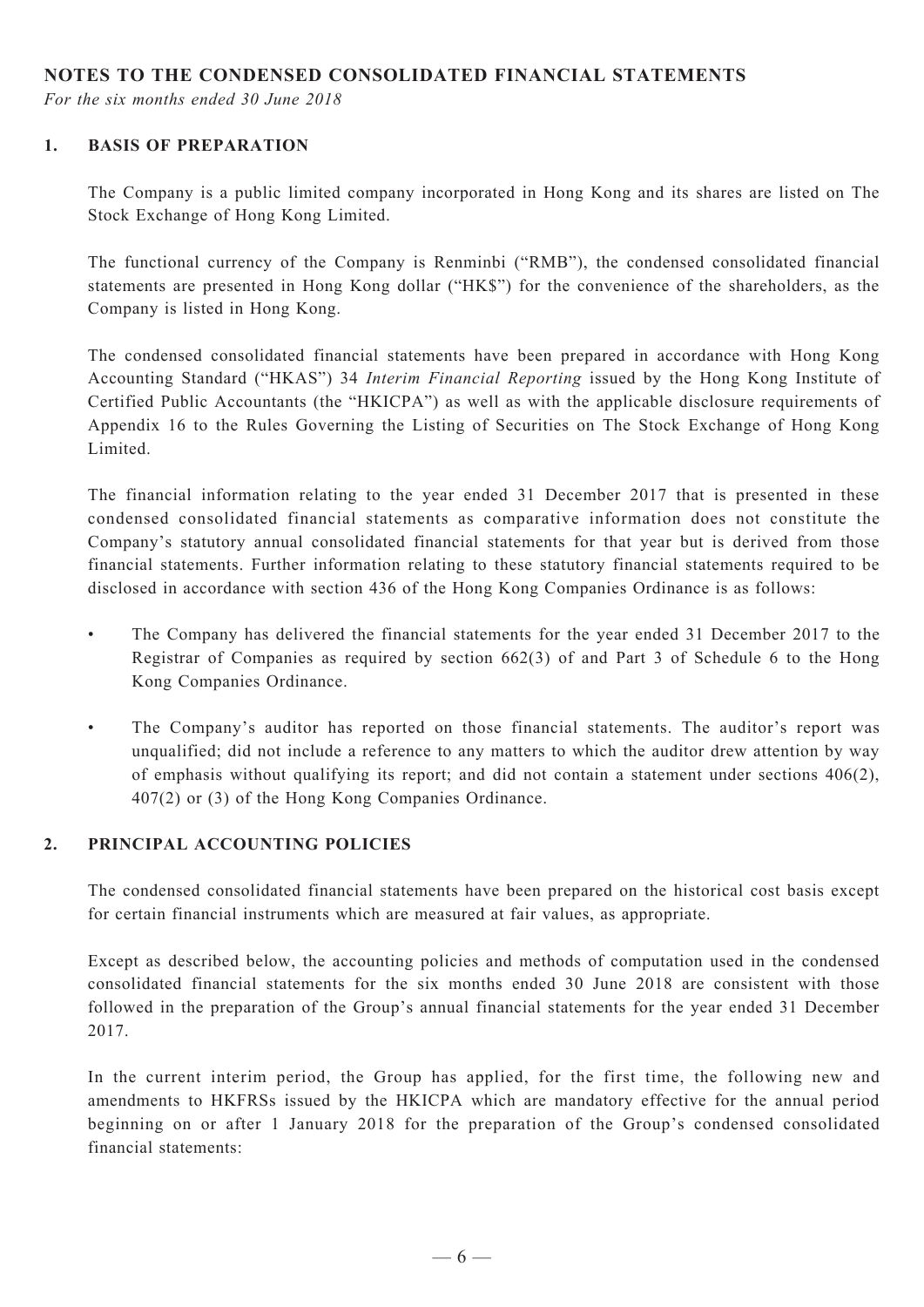| HKFRS 9               | <b>Financial Instruments</b>                                               |
|-----------------------|----------------------------------------------------------------------------|
| HKFRS 15              | Revenue from Contracts with Customers                                      |
| $HK(IFRIC)$ — Int 22  | Foreign Currency Transactions and Advance Consideration                    |
| Amendments to HKFRS 2 | Classification and Measurement of Share-based Payment Transactions         |
| Amendments to HKFRS 4 | Applying HKFRS 9 Financial Instruments with HKFRS 4 Insurance<br>Contracts |
| Amendments to HKAS 28 | As part of the Annual Improvements to HKFRSs 2014 - 2016 Cycle             |
| Amendments to HKAS 40 | Transfers of Investment Property                                           |

The new and amendments to HKFRSs have been applied in accordance with the relevant transition provisions in the respective standards and amendments which results in changes in accounting policies, amounts reported and/or disclosures as described below.

#### **(a) Impacts and changes in accounting policies of application on HKFRS 15 Revenue from Contracts with Customers and the related Amendments**

The Group has applied HKFRS 15 for the first time in the current interim period. HKFRS 15 superseded HKAS 18 Revenue, HKAS 11 Construction Contracts and the related interpretations.

The Group recognises revenue from the manufacture and sales of pharmaceutical products.

The Group has applied HKFRS 15 retrospectively with the cumulative effect of initially applying this Standard recognised at the date of initial application, 1 January 2018. Any difference at the date of initial application is recognised in the opening retained profits and comparative information has not been restated. Furthermore, in accordance with the transition provisions in HKFRS 15, the Group has elected to apply the Standard retrospectively only to contracts that are not completed at 1 January 2018 and has used the practical expedient for all contract modifications that occurred before the date of initial application, the aggregate effect of all of the modifications was reflected at the date of initial application. Accordingly, certain comparative information may not be comparable as comparative information was prepared under HKAS 18 *Revenue* and HKAS 11 *Construction Contracts* and the related interpretations.

#### *Summary of effects arising from initial application of HKFRS 15*

As at 1 January 2018, advance payments from customers included in other payables of HK\$664,435,000 were reclassified to contract liabilities.

As at 30 June 2018, advance payments from customers of HK\$591,414,000 were classified as contract liabilities and the amount shall remain as it is and included in other payables without application of HKFRS 15.

Except as described above, the application of HKFRS 15 has had no material impact on the amounts reported set out in these condensed consolidated financial statements.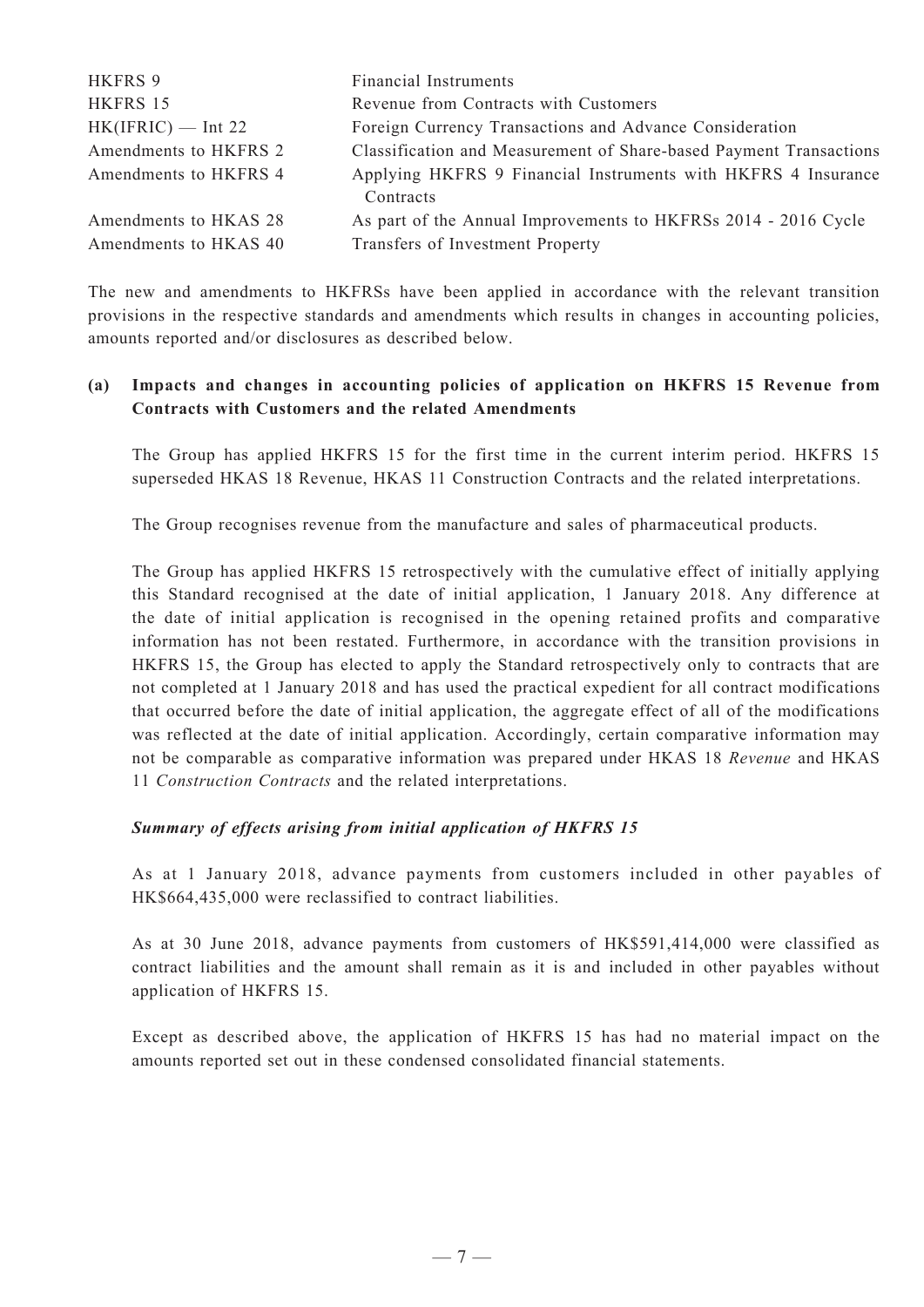#### **(b) Impacts and changes in accounting policies of application on HKFRS 9 Financial Instruments and the related amendments**

In the current period, the Group has applied HKFRS 9 Financial Instruments and the related consequential amendments to other HKFRSs. HKFRS 9 introduces new requirements for 1) the classification and measurement of financial assets and financial liabilities and 2) expected credit losses ("ECL") for financial assets.

The Group has applied HKFRS 9 in accordance with the transition provisions set out in HKFRS 9, i.e. applied the classification and measurement requirements (including impairment) retrospectively to instruments that have not been derecognised as at 1 January 2018 (date of initial application) and has not applied the requirements to instruments that have already been derecognised as at 1 January 2018. The difference between carrying amounts as at 31 December 2017 and the carrying amounts as at 1 January 2018 are recognised in the opening retained profits and other components of equity, without restating comparative information.

Accordingly, certain comparative information may not be comparable as comparative information was prepared under HKAS 39 Financial Instruments: Recognition and Measurement.

#### *Summary of effects arising from initial application of HKFRS 9*

#### *Available-for-sale investments*

The Group elected to present in other comprehensive income for the fair value changes of all its equity investments previously classified as available-for-sale investments, of which HK\$255,476,000 related to unquoted equity investments previously measured at cost less impairment under HKAS 39. These investments are not held for trading and not expected to be sold in the foreseeable future. At the date of initial application of HKFRS 9, HK\$316,742,000 were reclassified from available-for-sale investments to financial assets measured at fair value through other comprehensive income, of which HK\$255,476,000 related to unquoted equity investments previously measured at cost less impairment under HKAS 39. The fair value gains of HK\$3,177,000 relating to those investments previously carried at fair value continued to accumulate in investments revaluation reserve.

Except as described above, the application of HKFRS 9 has had no material impact on the amounts reported set out in these condensed consolidated financial statements.

The application of the other new and amendments to HKFRSs in the current interim period has had no material effect on the amounts reported in these condensed consolidated financial statements and/or disclosures set out in these condensed consolidated financial statements.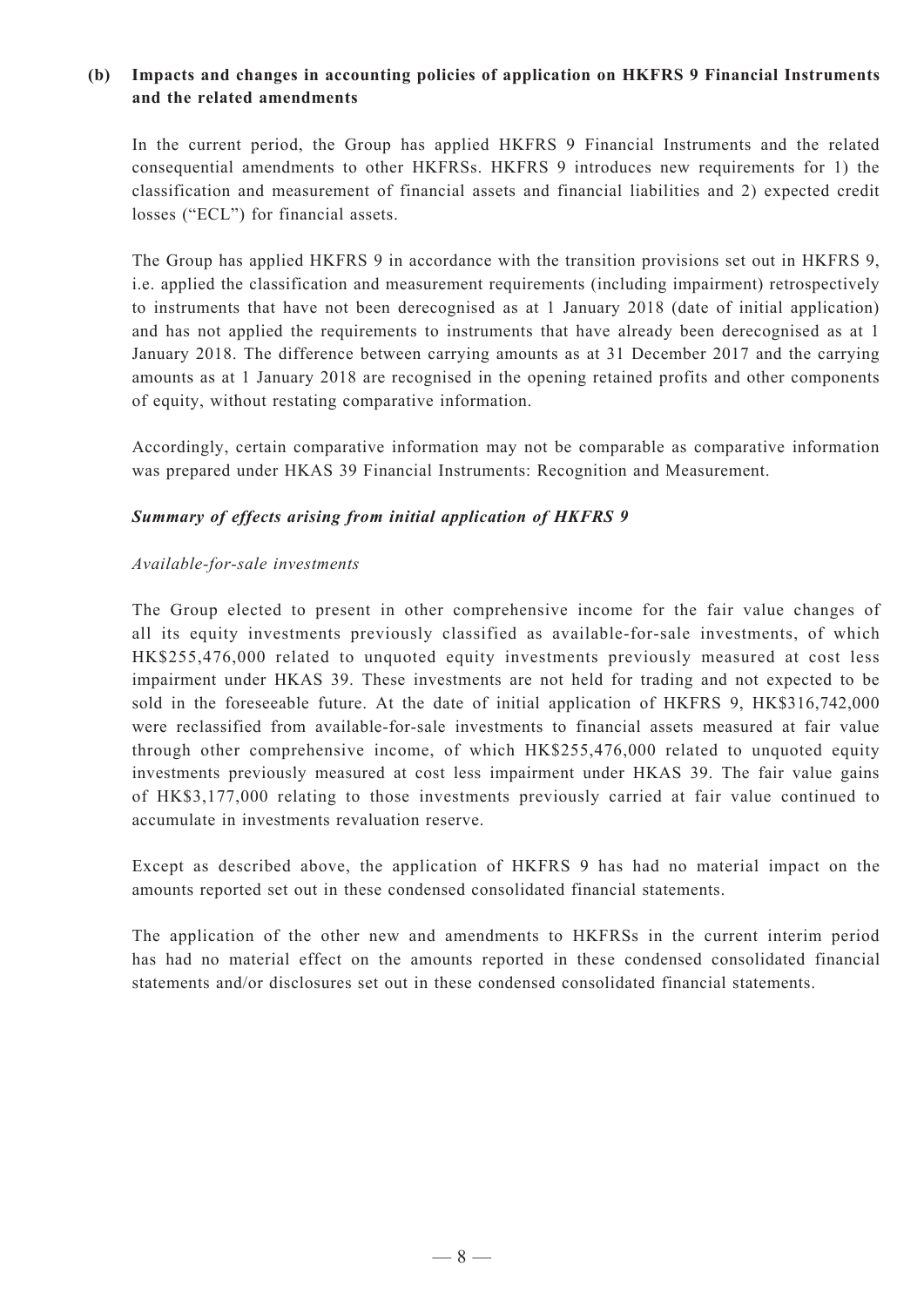#### **3. Revenue and SEGMENT INFORMATION**

Information reported to the board of directors, being chief operating decision makers ("CODM"), for the purpose of resources allocation and assessment of segment performance focuses on types of goods delivered.

The Group's reportable segments under HKFRS 8 *Operating Segments* are as follows:

- (a) Finished drugs
- (b) Vitamin C (bulk drugs)
- (c) Antibiotics (bulk drugs)
- (d) Caffeine (bulk drugs) and others

All reportable and operating segments are engaged in the manufacture and sales of pharmaceutical products. Under HKFRS 15, revenue from manufacture and sales of pharmaceutical products is recognised at a point in time when the customer obtains control of the distinct goods.

The following is an analysis of the Group's revenue and results by operating and reportable segments:

#### **For the six months ended 30 June 2018 (Unaudited)**

|                                    | Finished<br>drugs<br><b>HK\$'000</b> | Vitamin C<br><b>HK\$'000</b> | <b>Antibiotics</b><br><b>HK\$'000</b> | Caffeine<br>and others<br><b>HK\$'000</b> | Segment<br>total<br><b>HK\$'000</b> | Eliminations<br><b>HK\$'000</b> | Consolidated<br><b>HK\$'000</b> |
|------------------------------------|--------------------------------------|------------------------------|---------------------------------------|-------------------------------------------|-------------------------------------|---------------------------------|---------------------------------|
| <b>SEGMENT REVENUE</b>             |                                      |                              |                                       |                                           |                                     |                                 |                                 |
| External sales                     | 8,181,812                            | 1,294,749                    | 771,830                               | 539,081                                   | 10,787,472                          |                                 | 10,787,472                      |
| Inter-segment sales                |                                      | 33,323                       | 41,340                                | 2,600                                     | 77,263                              | (77, 263)                       |                                 |
| <b>TOTAL REVENUE</b>               | 8,181,812                            | 1,328,072                    | 813,170                               | 541,681                                   | 10,864,735                          | (77, 263)                       | 10,787,472                      |
| <b>SEGMENT PROFIT</b>              | 1,668,425                            | 497,433                      | 59,646                                | 107,246                                   | 2,332,750                           |                                 | 2,332,750                       |
| Unallocated income                 |                                      |                              |                                       |                                           |                                     |                                 | 84,109                          |
| Unallocated expenses               |                                      |                              |                                       |                                           |                                     |                                 | (93, 762)                       |
| Operating profit                   |                                      |                              |                                       |                                           |                                     |                                 | 2,323,097                       |
| Finance costs                      |                                      |                              |                                       |                                           |                                     |                                 | (36, 143)                       |
| Share of results of joint ventures |                                      |                              |                                       |                                           |                                     |                                 | 23,609                          |
| Profit before tax                  |                                      |                              |                                       |                                           |                                     |                                 | 2,310,563                       |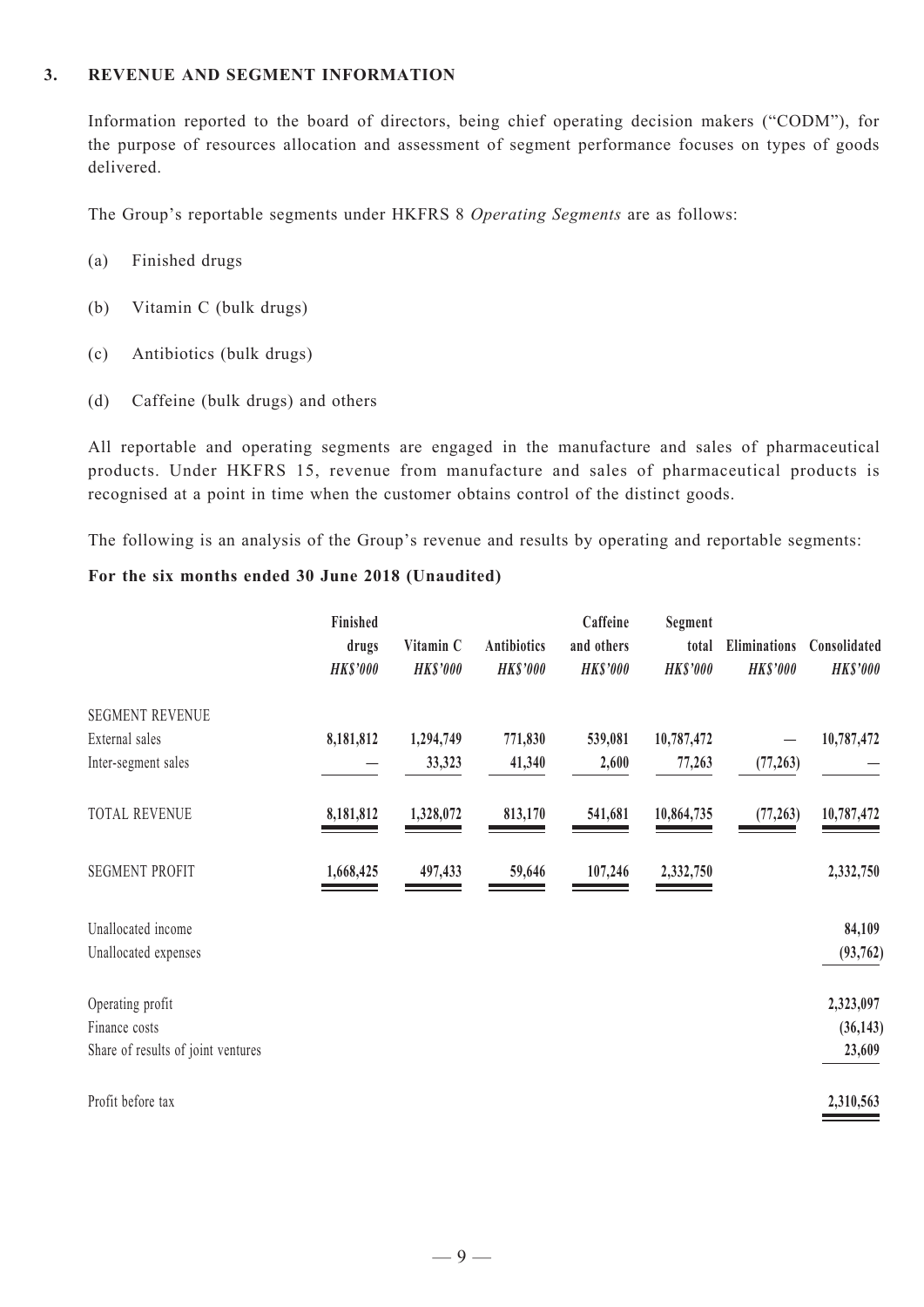#### **For the six months ended 30 June 2017 (Unaudited)**

| Finished  |                   |                       | Caffeine                | Segment                |                   |                          |
|-----------|-------------------|-----------------------|-------------------------|------------------------|-------------------|--------------------------|
|           |                   |                       |                         |                        |                   | Consolidated             |
|           |                   |                       |                         |                        |                   | HK\$'000                 |
|           |                   |                       |                         |                        |                   |                          |
| 5,273,381 | 760,497           | 619,611               | 548,086                 | 7,201,575              |                   | 7,201,575                |
|           | 11,515            | 41,754                | 4,723                   | 57,992                 | (57, 992)         |                          |
| 5,273,381 | 772,012           | 661,365               | 552,809                 | 7,259,567              | (57, 992)         | 7,201,575                |
| 1,391,525 | 192,395           | 24,608                | 113,089                 | 1,721,617              |                   | 1,721,617                |
|           |                   |                       |                         |                        |                   | 7,906<br>(53, 639)       |
|           |                   |                       |                         |                        |                   |                          |
|           |                   |                       |                         |                        |                   | 1,675,884                |
|           |                   |                       |                         |                        |                   | (15, 489)                |
|           |                   |                       |                         |                        |                   | 4,861                    |
|           |                   |                       |                         |                        |                   | 1,665,256                |
|           | drugs<br>HK\$'000 | Vitamin C<br>HK\$'000 | Antibiotics<br>HK\$'000 | and others<br>HK\$'000 | total<br>HK\$'000 | Eliminations<br>HK\$'000 |

Segment profit represents the profit earned by each segment without allocation of interest income, finance costs, central administrative expenses and share of results of joint ventures. This is the measure reported to the CODM for the purposes of resource allocation and performance assessment.

Inter-segment sales are charged at prevailing market rates.

Segment assets and liabilities are not regularly provided to the CODM for review.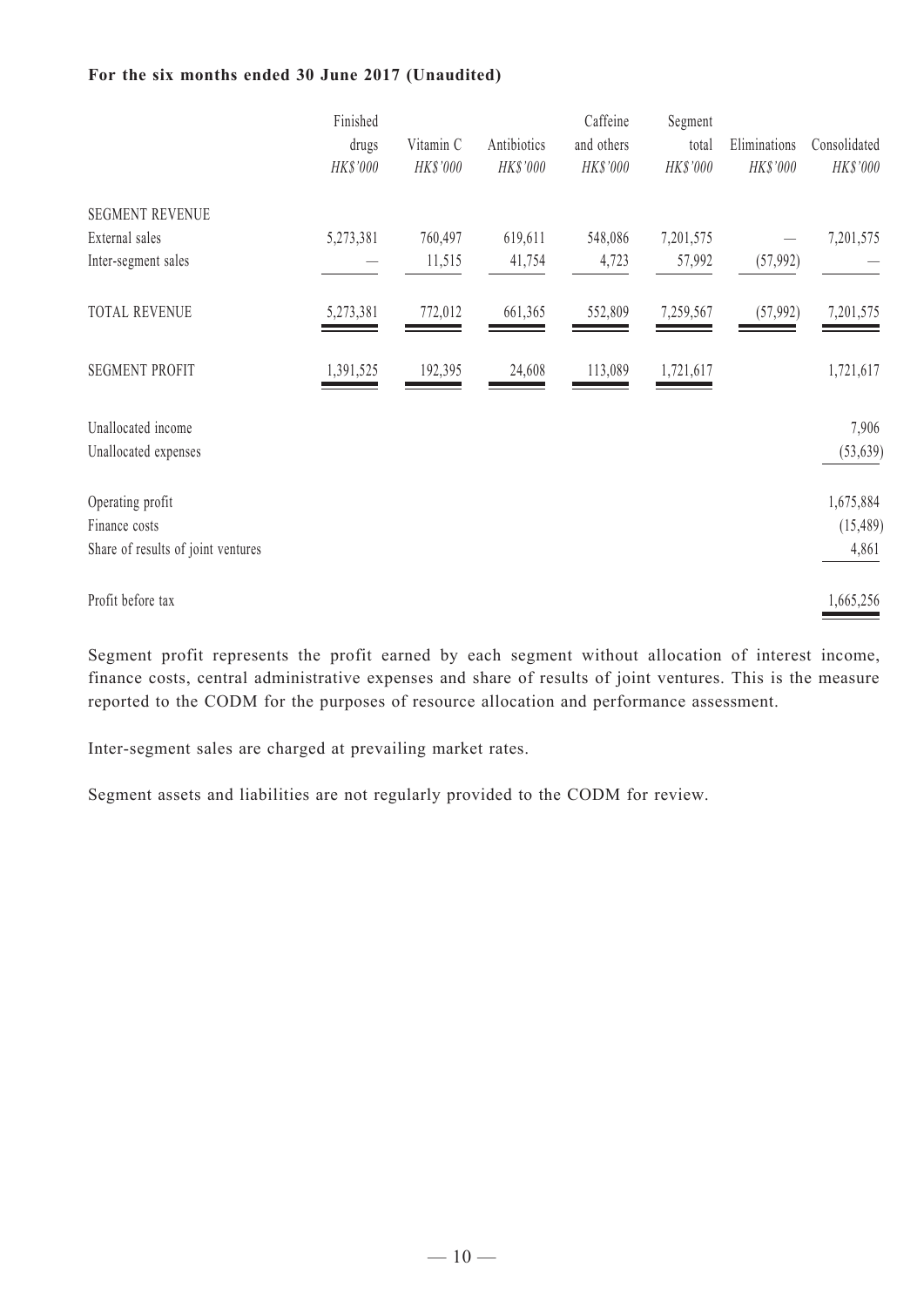|                                                                   | For the six months<br>ended 30 June |                 |  |
|-------------------------------------------------------------------|-------------------------------------|-----------------|--|
|                                                                   | 2018                                | 2017            |  |
|                                                                   | <b>HK\$'000</b>                     | <b>HK\$'000</b> |  |
|                                                                   | (Unaudited)                         | (Unaudited)     |  |
| Profit before tax has been arrived at after charging (crediting): |                                     |                 |  |
| Amortisation of intangible assets                                 | 10,377                              | 11,494          |  |
| Amortisation of prepaid lease payments                            | 9,397                               | 8,532           |  |
| Depreciation of property, plant and equipment                     | 345,711                             | 290,945         |  |
| Total depreciation and amortisation                               | 365,485                             | 310,971         |  |
| Government grant income <i>(note ii)</i>                          | (9,860)                             | (8,091)         |  |
| Interest income on bank balances                                  | (27,316)                            | (7,906)         |  |
| Interest income on structured bank deposits                       | (42, 948)                           |                 |  |
| Loss on disposal of property, plant and equipment                 | 9,194                               | 7,248           |  |
| Net foreign exchange (gain) loss                                  | (18, 814)                           | 8,198           |  |

*Notes:*

- (i) For the six months ended 30 June 2017 and 2018, cost of inventories recognised as an expense approximated cost of sales as shown in the condensed consolidated statement of profit or loss and other comprehensive income.
- (ii) Government grants include cash subsidies from the PRC government which are specific for (a) the purchase of plant and machineries and are recognised over the useful lives of the related assets; and (b) the development of pharmaceutical products or improvement of production efficiency which are recognised upon compliance with the attached condition.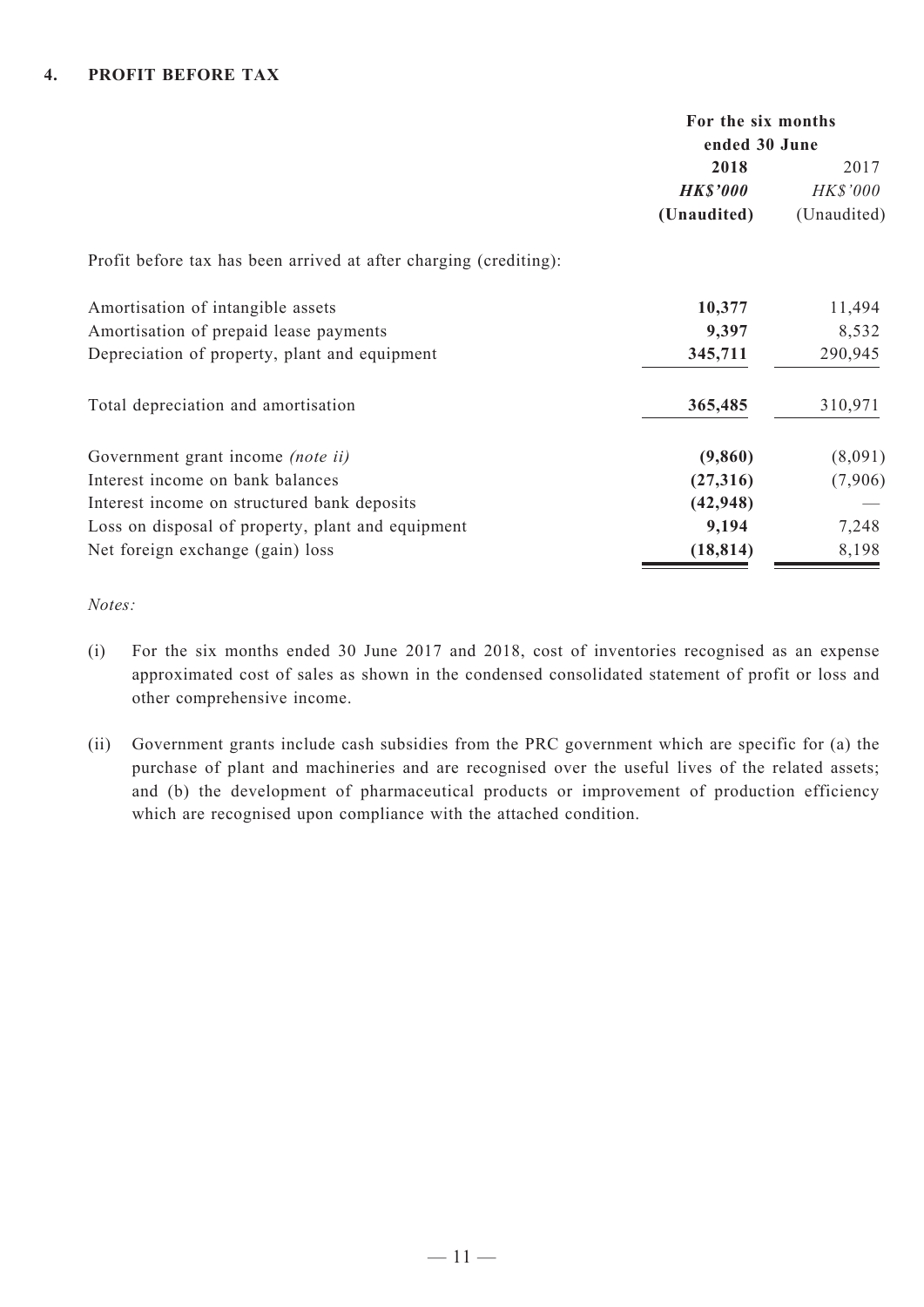|                                                                 | For the six months |             |  |
|-----------------------------------------------------------------|--------------------|-------------|--|
|                                                                 | ended 30 June      |             |  |
|                                                                 | 2018               | 2017        |  |
|                                                                 | <b>HK\$'000</b>    | HK\$'000    |  |
|                                                                 | (Unaudited)        | (Unaudited) |  |
| Current taxation                                                |                    |             |  |
| - PRC Enterprise Income Tax                                     | 405,457            | 290,198     |  |
| — United States of America ("USA") Federal and State Income Tax | 6,984              |             |  |
| Deferred taxation                                               | 56,465             | 56,416      |  |
|                                                                 | 468,906            | 346,614     |  |

The Company and its subsidiaries incorporated in Hong Kong are subject to 16.5% of the estimated assessable profits under Hong Kong Profits Tax. No Hong Kong Profits Tax has been recognised as the Company and its subsidiaries incorporated in Hong Kong had no assessable profits for both periods.

The basic tax rate of the Company's PRC subsidiaries is 25% under the Law of the PRC on Enterprise Income Tax (the "EIT Law") and implementation regulations of the EIT Law. Certain subsidiaries of the Company are qualified as advanced technology enterprises and have obtained approvals from the relevant tax authorities for the applicable tax rate reduced to 15% for a period of 3 years up to 2020.

The calculation of the USA Federal and State Income Tax is based on the prevailing tax rates in the USA.

Under the EIT Law of the PRC, withholding tax is imposed on dividends distributed in respect of profits earned by PRC subsidiaries from 1 January 2008 onwards. PRC withholding tax is applicable to dividends payable to investors that are "non-PRC tax resident enterprises", which do not have an establishment or place of business in the PRC, or which have such establishment or place of business but the relevant income is not effectively connected with the establishment or place of business, to the extent such dividends have their sources within the PRC. Under such circumstances, dividends distributed from the PRC subsidiaries in respect of profits earned from 1 January 2008 onwards to non-PRC tax resident entities shall be subject to the withholding income tax at 10% or a lower tax rate, if applicable.

Deferred taxation has not been provided for in the condensed consolidated financial statements in respect of temporary differences attributable to accumulated profits of the PRC subsidiaries amounting to approximately HK\$5,918,266,000 (31 December 2017: HK\$5,054,129,000) as the Group is able to control the timing of the reversal of the temporary differences and it is probable that the temporary differences will not reverse in the foreseeable future.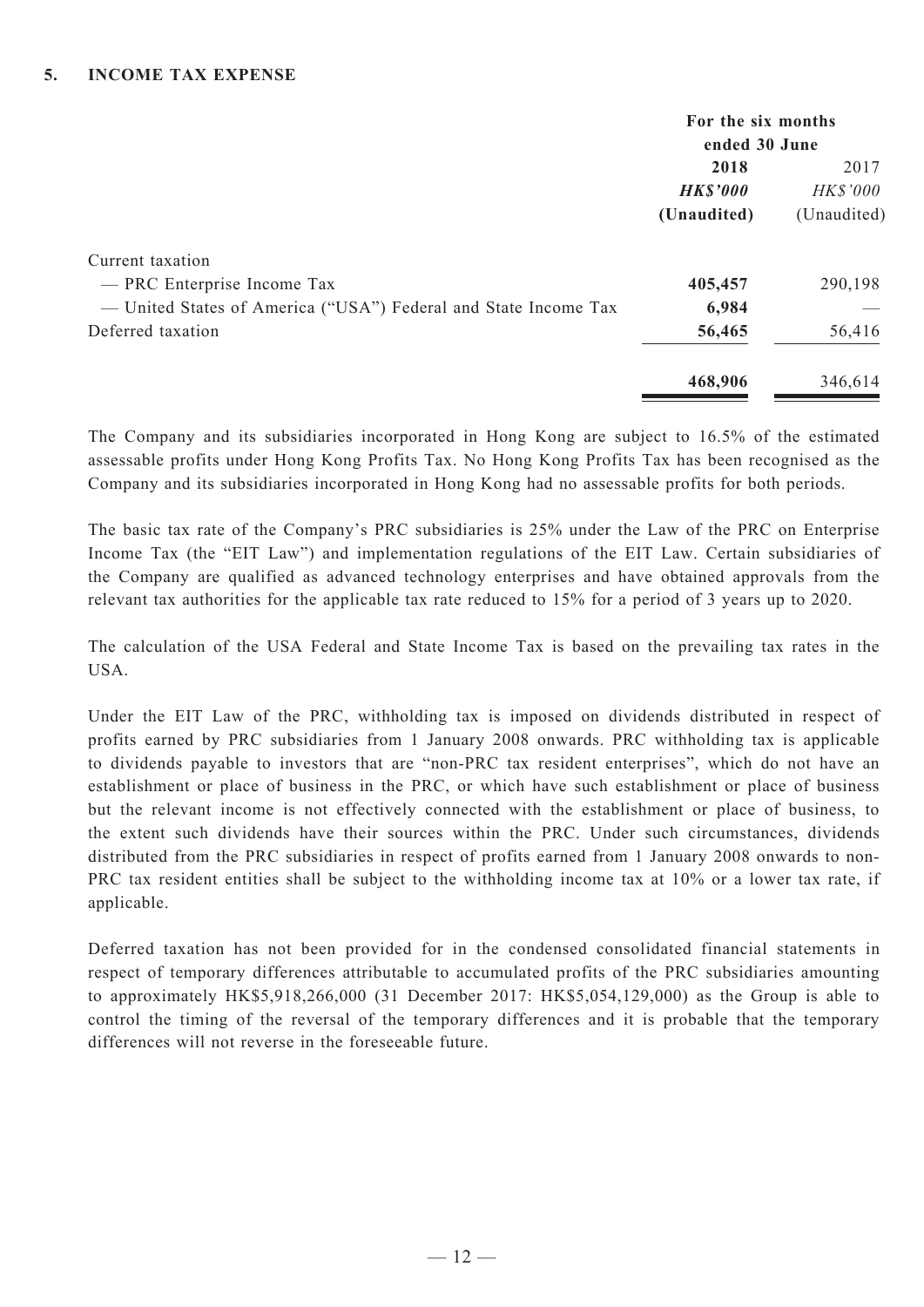| For the six months<br>ended 30 June |                 |
|-------------------------------------|-----------------|
| 2017<br>2018                        |                 |
| HK\$'000                            | <b>HK\$'000</b> |
| (Unaudited)                         | (Unaudited)     |

Dividends recognised as distribution during the period:

| 2017 Final, paid — HK15 cents                     |         |         |
|---------------------------------------------------|---------|---------|
| $(2017: 2016$ Final, paid — HK12 cents) per share | 936,453 | 726,482 |

The directors do not declare the payment of an interim dividend for the six months ended 30 June 2018 (2017: nil).

#### **7. EARNINGS PER SHARE**

No dilutive earnings per share is presented for the six months ended 30 June 2018 as there was no potential ordinary shares in issue during the period.

The calculation of the basic and diluted earnings per share attributable to the owners of the Company is based on the following:

|                                                                   | For the six months<br>ended 30 June |             |
|-------------------------------------------------------------------|-------------------------------------|-------------|
|                                                                   | 2018                                | 2017        |
|                                                                   | <b>HK\$'000</b>                     | HK\$'000    |
|                                                                   | (Unaudited)                         | (Unaudited) |
| <b>Earnings</b>                                                   |                                     |             |
| Earnings for the purposes of basic and diluted earnings per share | 1,853,130                           | 1,312,930   |
|                                                                   |                                     |             |
|                                                                   | For the six months                  |             |
|                                                                   | ended 30 June                       |             |
|                                                                   | 2018                                | 2017        |
|                                                                   | '000                                | '000        |
| <b>Number of shares</b>                                           |                                     |             |
| Weighted average number of ordinary shares                        |                                     |             |
| for the purpose of basic earnings per share                       | 6,243,018                           | 6,053,338   |
| Effect of dilutive potential ordinary shares:                     |                                     |             |
| Share options granted by the Company                              | N/A                                 | 414         |
|                                                                   |                                     |             |
| Weighted average number of ordinary shares                        |                                     |             |
| for the purpose of diluted earnings per share                     | N/A                                 | 6,053,752   |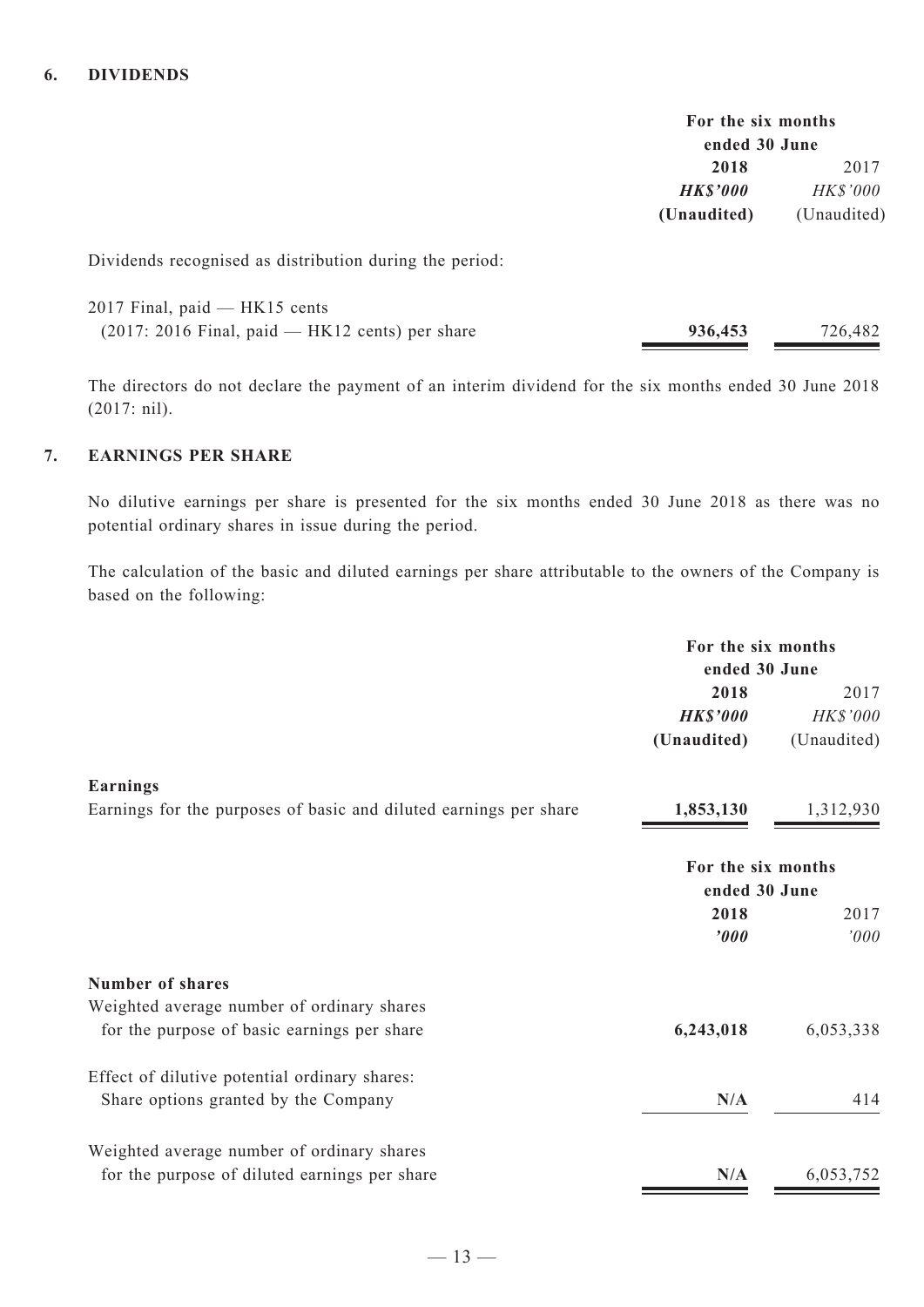#### **8. TRADE AND OTHER RECEIVABLES**

|                                           | As at<br>30 June<br>2018<br><b>HK\$'000</b> | As at<br>31 December<br>2017<br>HK\$'000 |
|-------------------------------------------|---------------------------------------------|------------------------------------------|
|                                           | (Unaudited)                                 | (Audited)                                |
| Trade receivables<br>Less: loss allowance | 2,452,524<br>(12, 673)                      | 1,863,900<br>(13, 491)                   |
|                                           | 2,439,851                                   | 1,850,409                                |
| Prepayment for purchase of raw materials  | 187,689                                     | 202,499                                  |
| Deposits and prepayment for utilities     | 59,381                                      | 50,733                                   |
| Other tax recoverable                     | 97,909                                      | 92,827                                   |
| Others                                    | 162,492                                     | 137,811                                  |
|                                           | 2,947,322                                   | 2,334,279                                |

The Group allows a general credit period of up to 90 days (31 December 2017: 90 days) to its trade customers. The following is an aged analysis of trade receivables (net of allowance) at the end of the reporting period presented based on invoice dates which approximated the respective revenue recognition dates:

|                  | As at           | As at       |
|------------------|-----------------|-------------|
|                  | 30 June         | 31 December |
|                  | 2018            | 2017        |
|                  | <b>HK\$'000</b> | HK\$'000    |
|                  | (Unaudited)     | (Audited)   |
| $0$ to $90$ days | 2,208,674       | 1,590,027   |
| 91 to 180 days   | 216,625         | 238,594     |
| 181 to 365 days  | 14,552          | 21,788      |
|                  | 2,439,851       | 1,850,409   |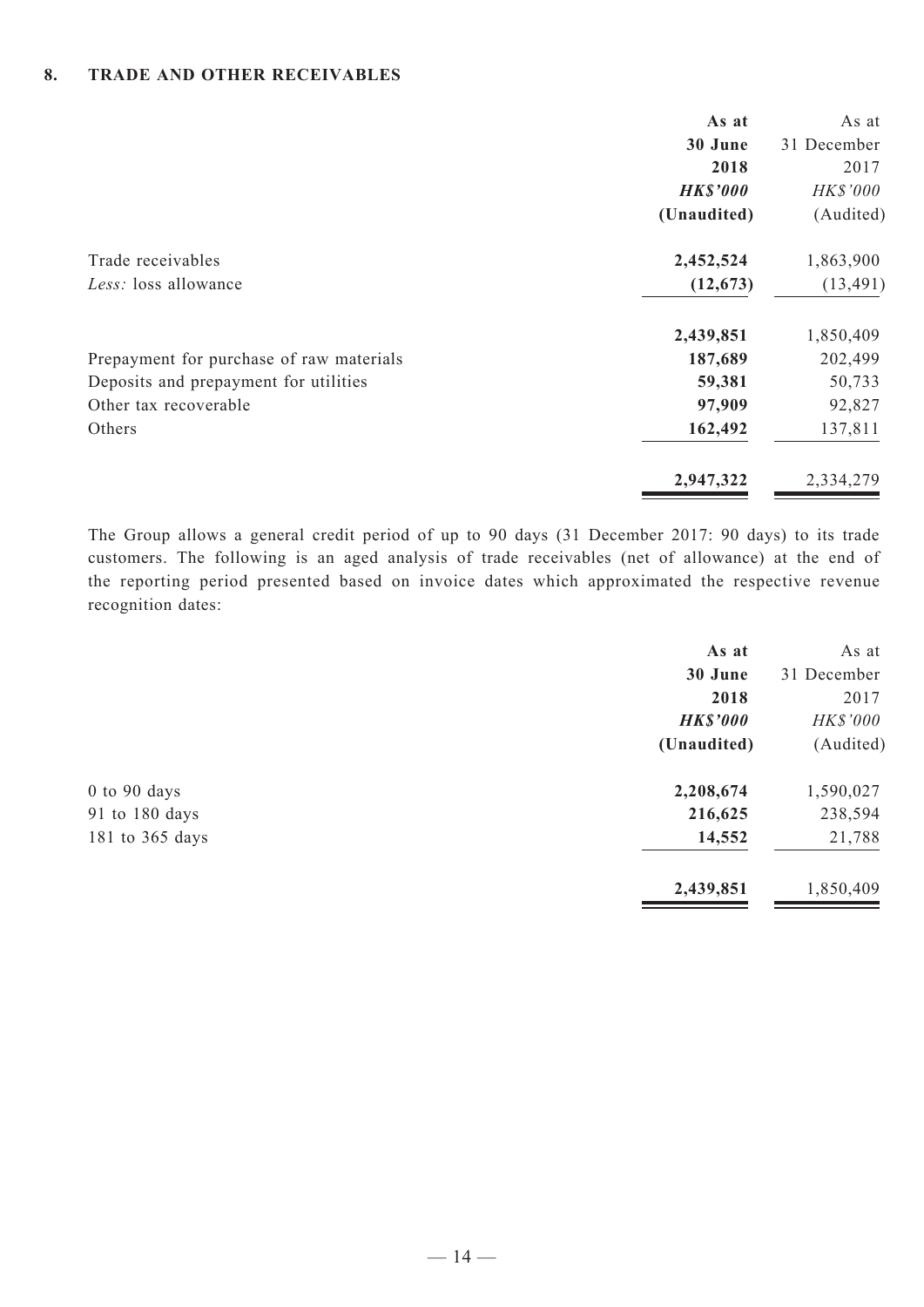#### **9. BILLS RECEIVABLES**

Bills receivables represent bills on hand. All bills receivables of the Group are with a maturity period of less than 365 days (31 December 2017: less than 180 days) and not yet due at the end of the reporting period. The management considers the default rate is low based on historical information and experience.

During the period, bills receivables issued by group companies for settlement of intra-group transactions were discounted to bank without recourse for proceeds of approximately HK\$1,469,416,000, and the related liabilities were included in bills payables as at 30 June 2018.

#### **10. TRADE RECEIVABLES DUE FROM RELATED COMPANIES**

The Group allows a general credit period of up to 90 days (31 December 2017: 90 days) to its related companies. The following is an aged analysis of trade receivables due from related companies at the end of the reporting period presented based on invoice dates which approximated the respective revenue recognition dates:

|                  | As at           | As at           |
|------------------|-----------------|-----------------|
|                  | 30 June         | 31 December     |
|                  | 2018            | 2017            |
|                  | <b>HK\$'000</b> | <b>HK\$'000</b> |
|                  | (Unaudited)     | (Audited)       |
| $0$ to $90$ days | 58,039          | 64,167          |
| 91 to 180 days   |                 | 5,389           |
|                  | 58,039          | 69,536          |

#### **11. STRUCTURED Bank DEPOSITS**

As at 30 June 2018, the structured bank deposits of HK\$3,113,895,000 (31 December 2017: HK\$1,315,789,000) were placed with banks in the PRC. Structured bank deposits amounting to HK\$2,359,431,000 (31 December 2017: HK\$861,244,000) have been pledged to secure certain banking facilities of the Group.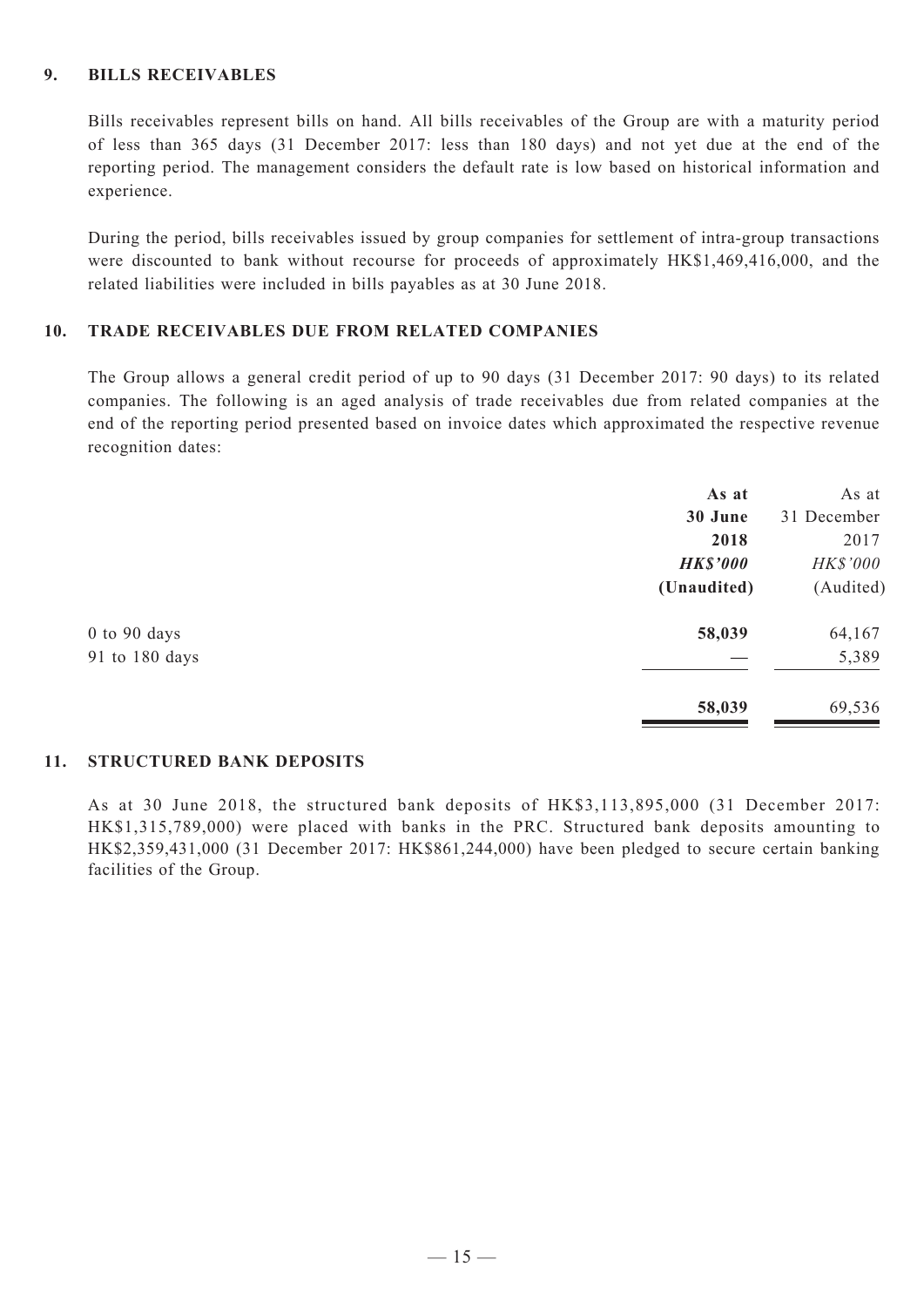#### **12. TRADE, OTHER PAYABLES AND CONTRACT LIABILITIES**

|                                                                       | As at           | As at       |
|-----------------------------------------------------------------------|-----------------|-------------|
|                                                                       | 30 June         | 31 December |
|                                                                       | 2018            | 2017        |
|                                                                       | <b>HK\$'000</b> | HK\$'000    |
|                                                                       | (Unaudited)     | (Audited)   |
| Trade payables                                                        | 2,151,781       | 1,485,365   |
| Customers' deposits                                                   | 292,834         | 245,051     |
| Advance payments from customers (note)                                | 591,414         | 664,435     |
| Other tax payables                                                    | 195,779         | 159,531     |
| Selling expense payable and other accrued charges                     | 949,391         | 503,866     |
| Payables arising from construction and acquisition of property, plant |                 |             |
| and equipment                                                         | 964,150         | 985,234     |
| Government grants                                                     | 323,006         | 322,655     |
| Staff welfare payable                                                 | 180,962         | 188,388     |
| Contingent consideration payable                                      | 38,287          |             |
| Others                                                                | 327,658         | 142,834     |
|                                                                       | 6,015,262       | 4,697,359   |
| Analysed as:                                                          |                 |             |
| Current                                                               | 5,815,736       | 4,513,383   |
| Non-current                                                           | 199,526         | 183,976     |
|                                                                       | 6,015,262       | 4,697,359   |

*Note:* Upon the adoption of HKFRS 15, advance payments from customers are classified as contract liabilities as at 1 January 2018 and at 30 June 2018.

The following is an aged analysis of trade payables at the end of the reporting period presented based on the invoice dates:

| As at           | As at           |
|-----------------|-----------------|
| 30 June         | 31 December     |
| 2018            | 2017            |
| <b>HK\$'000</b> | <b>HK\$'000</b> |
| (Unaudited)     | (Audited)       |
| 1,756,669       | 1,098,644       |
| 134,241         | 232,799         |
| 260,871         | 153,922         |
| 2,151,781       | 1,485,365       |
|                 |                 |

#### **13. BILLS PAYABLES**

All bills payables of the Group are aged within 365 days (31 December 2017: 180 days) and not yet due at the end of the reporting period.

#### **14. TRADE PAYABLE DUE TO A JOINT VENTURE**

Trade payable due to a joint venture are aged within 90 days.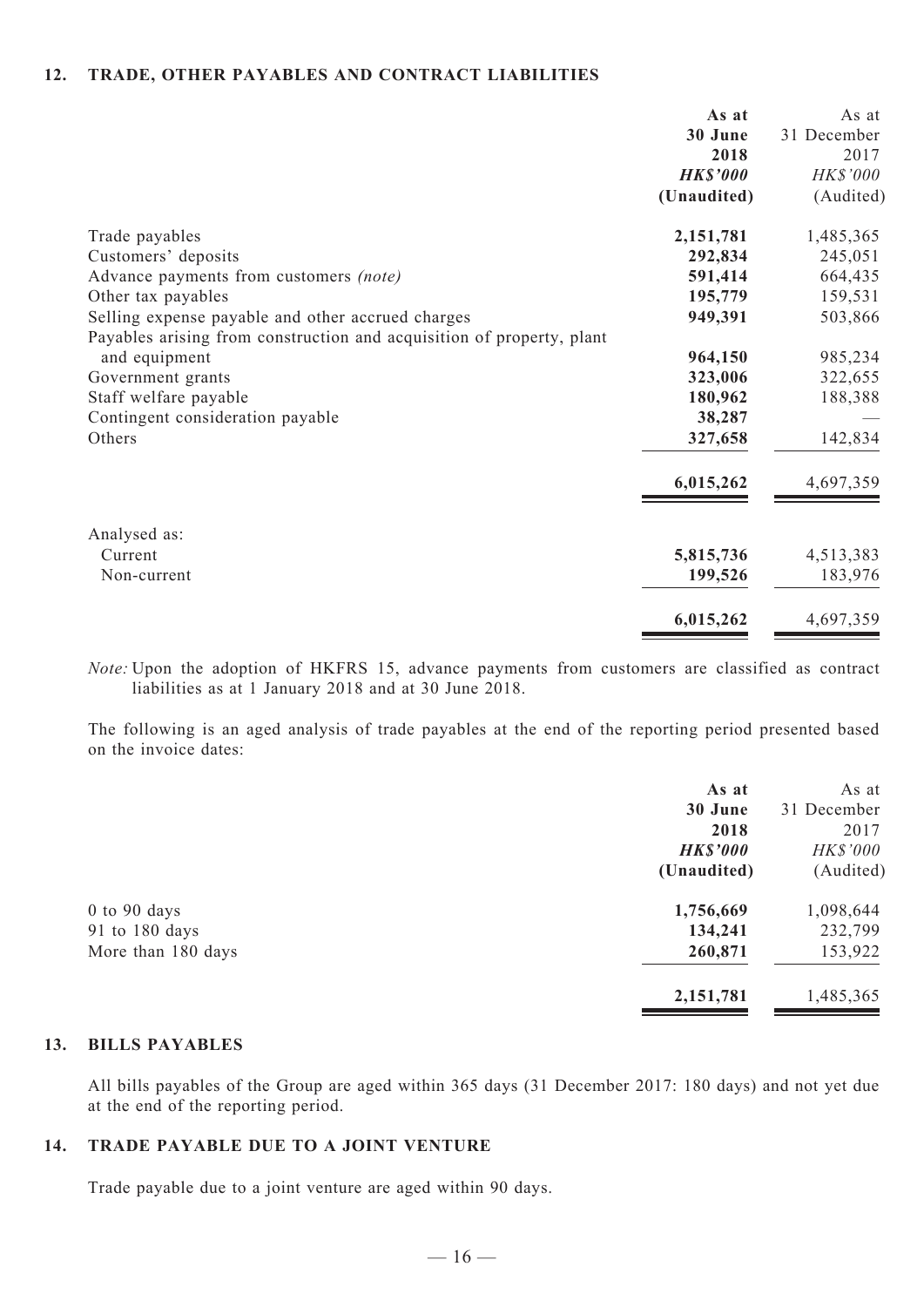### **MANAGEMENT DISCUSSION AND ANALYSIS**

#### **Results**

For the first half of 2018, the Group reported sales of approximately HK\$10,787 million, representing a 49.8% growth (or a 37.6% growth on a constant currency basis) year-on-year; and profit attributable to shareholders of approximately HK\$1,853 million, representing a 41.1% growth (or a 29.7% growth on a constant currency basis) year-on-year. Basic earnings per share amounted to HK29.68 cents.

#### **Finished Drug Business**

The finished drug business continued to achieve satisfactory growth in the first half of 2018, with sales reaching approximately HK\$8,182 million, representing a 55.2% growth (or a 42.5% growth on a constant currency basis) year-on-year.

#### *Innovative Drug Products*

During the period, the gradual deepening of the medical reform and full implementation of the new reimbursement drug list have created more market expansion opportunities for the Group's innovative drug products. Under the favourable business environment, the Group endeavored to expand its dedicated sales force of each product and strengthened academic-based promotion, accelerating the market development in major cities and hospitals. Moreover, the Group leveraged on the policies on national hierarchical medical system and medical treatment combination to penetrate into countylevel hospitals and community medical institutions for end-user market development, adding new growth driver to the innovative drug products. With these efforts and the launch of major product "Keaili"(克艾力)(paclitaxel for injection (albumin-bound)) during the period, innovative drug products continued the strong growth, with sales for the period reaching approximately HK\$4,874 million, representing a 65.3% growth (or a 51.9% growth on a constant currency basis) year-on-year.

The following is an overview of the Group's major innovative drug products:

#### *"NBP"***(恩必普)**

"NBP" is a Class 1 new drug in China and a patent-protected exclusive product. Its major ingredient is butylphthalide. The drug is mainly used for the treatment of acute ischemic stroke and currently available in the forms of soft capsule and injection.

"NBP" has been awarded the "State Science and Technology Progress Award (Second Class)", the "Golden Award for China Patent" and the "China Grand Awards for Industry". "NBP" is listed as one of the recommended drugs in the "Guidelines for Acute Ischemic Stroke Treatment in China (2014)" and is also included in the "Guidelines for the Diagnosis and Treatment of Acute Ischemic Stroke in China" and the "Guidelines for the Assessment and Treatment of Cerebral Collateral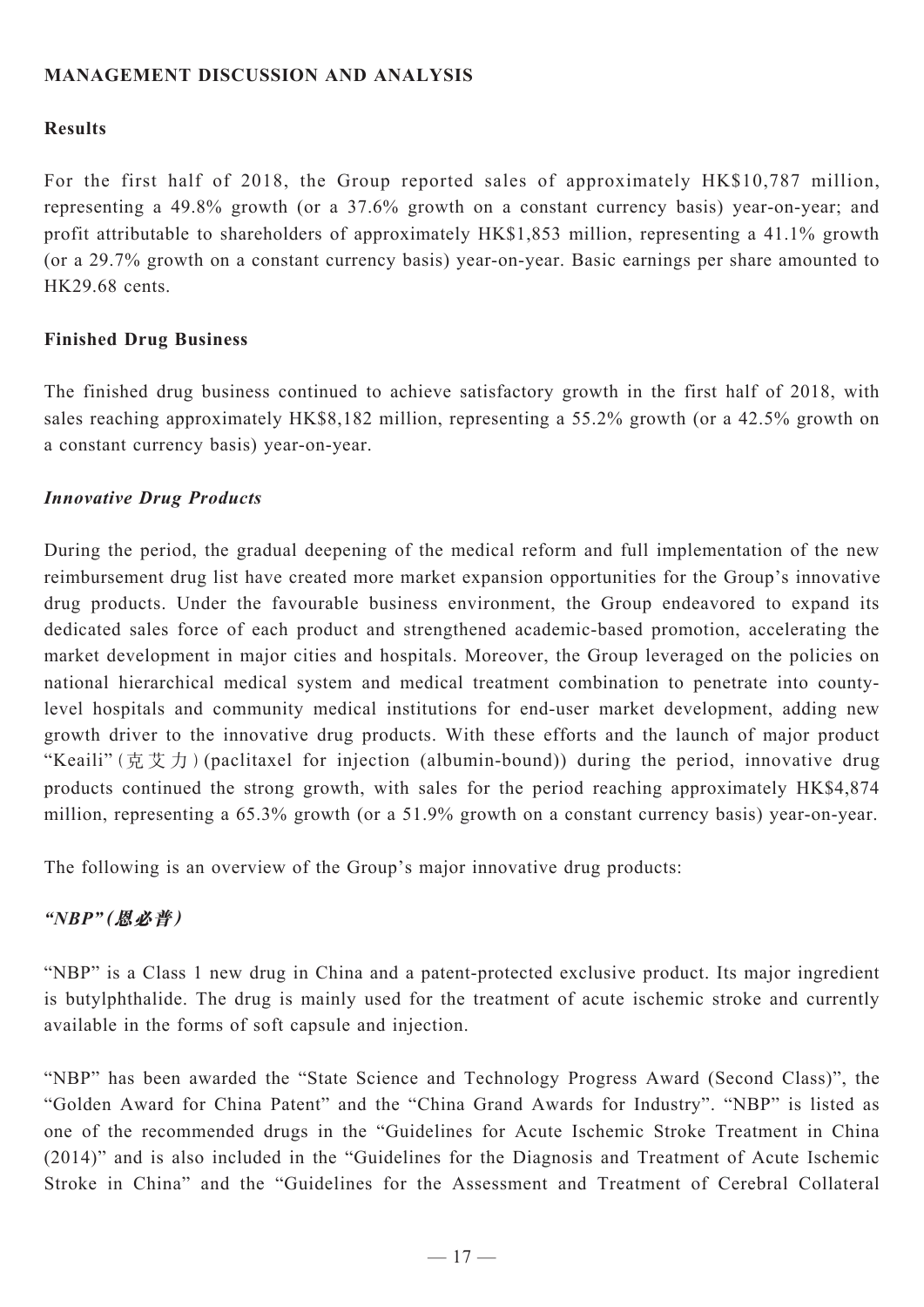Circulation in Ischemic Stroke (2017)", which serves to recognise the clinical efficacy of "NBP" for treating acute ischemic stroke and provide a solid basis for its academic-based promotion. The inclusion of both forms of "NBP" into the national reimbursement drug list is also favourable for the promotion of sequential treatment (injection for emergency use and soft capsules for recovery use).

"NBP" was also making good progress in expanding into new treatment areas. In addition to vascular dementia (currently under phase II-III clinical trial), "NBP" also participated in six studies under the "13th Five-Year Plan", including the studies of butylphthalide's clinical benefits for new treatment areas such as cerebral small vessel disease, aortic atherosclerotic cerebral infarction and acute ischemic intravenous thrombolysis or endovascular treatment. Initiating these studies will enhance the academic influence of China's originator drugs in neurology field and advance the standard regarding stroke treatment and chronic diseases prevention in China. In March 2018, "Butylphthalide Soft Capsules" was granted orphan drug designation for the treatment of amyotrophic lateral sclerosis ("ALS") by the U.S. Food and Drug Administration. This indication has also been undergoing a multi-centre, randomized, double-blind and placebo-controlled clinical study in China since July 2015, which was the first clinical study on ALS in China. The study is currently under the follow-up period with all subjects enrolment completed. In addition, the phase II clinical trial of butylphthalide soft capsule in the U.S. has commenced with subjects enrolled. The development of new indications and markets as mentioned above will bring new growth opportunities to "NBP".

During the period, the Group further expanded its dedicated sales force of "NBP" and gradually developed the lower-tier medical market of county-level hospitals and community medical centres. The number of hospitals with sales access has increased quickly and sales has maintained a high rate of growth.

## *"Oulaining"***(歐來寧)**

"Oulaining" is available in the forms of capsule and lyophilized powder injection. Its major ingredient is oxiracetam, and the drug is mainly used for the treatment of mild to moderate memory and mental impairment resulting from vascular dementia, senile dementia and brain trauma. At present, "Oulaining" is included in the "Guidelines for Diagnosis and Treatment of Dementia and Cognitive Impairment in China", the "Guidelines for Diagnosis and Treatment of Carbon Monoxide Poisoning" and the "Interpretation of Clinical Pathway and Therapeutic Drugs". With the gradual completion of the drug reimbursement list supplementary additions in various provinces in China, the injection form has been newly included into the reimbursement list of Jilin Province and the capsule form included into the list of Guizhou Province and Shandong Province on top of the existing provinces reimbursing "Oulaining", further expanding the market potential. Besides, fundamental and clinical studies of oxiracetam for the treatment of dementia led by authoritative experts of neurology in China have been initiated to further enhance the evidence-based medical proof of the product.

During the period, the Group progressively changed the sales model of "Oulaining" to internal sales force and strengthened the promotion of the capsule form, maintaining sustainable growth of the product.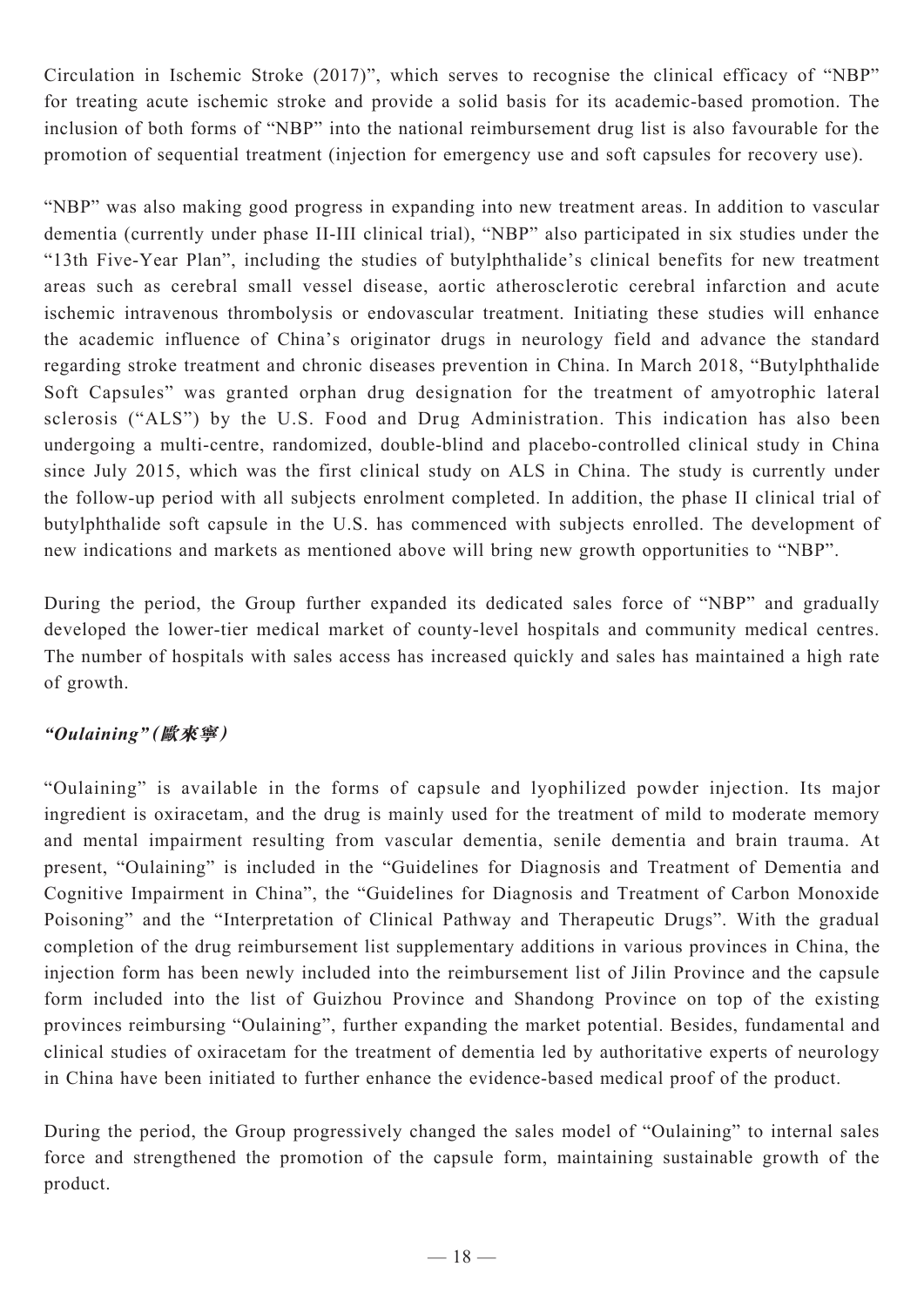## *"Xuanning"***(玄寧)**

"Xuanning" is available in the forms of tablet and dispersible tablet. Its major ingredient is maleate levamlodipine, and the drug is mainly used for the treatment of hypertension and chronic stable angina and variant angina. The product has been awarded the "State Technological Invention Award (Second Class)" and "National Invention Exhibition Gold Award" and is included in the "Guidelines for the Rational Use of Drugs for Hypertension". The results of the research study for the comparison of levamlodipine maleate ("Xuanning") and amlodipine besylate for the treatment of hypertension (a major project in the "12th Five-Year Plan") released last year fully demonstrated the better clinical efficacy and lower side effects of "Xuanning". The conclusion of the study will also provide solid data support for the new drug application of "Xuanning" in the U.S..

During the period, the Group progressively changed the sales model of "Xuanning" to internal sales force and stepped up efforts in exploring lower-tier market below the county level, successfully speeding up the growth of sales.

## *"Duomeisu"***(多美素)**

"Duomeisu" (doxorubicin hydrochloride liposome injection) is a chemotherapy drug. The drug has been recommended by the "National Comprehensive Cancer Network (NCCN) Guidelines" of the U.S. for the first-line treatment of lymphoma, multiple myeloma, ovarian cancer and second-line treatment of cancers such as breast cancer, bone and soft tissue sarcoma and AIDS-related Kaposi sarcoma with improving progress. Since product launch, the Group has adhered to the marketing strategies of conducting clinical studies and holding academic conferences to enhance the clinical recognition of "Duomeisu". The Group has also worked with domestic well-known experts and topnotch medical teams in initiating various large-scale clinical study projects to expand the scope of application of "Duomeisu". With all these efforts, "Duomeisu" has become the leading brand of doxorubicin hydrochloride liposome injection in China.

During the period, the implementation of new tender results and critical illness insurance coverage in certain provinces provided "Duomeisu" with a higher market potential. Meanwhile, the Group continued its efforts in expanding its sales team and endeavoring market development so as to achieve an accelerated sales growth.

## *"Jinyouli"***(津優力)**

"Jinyouli" (PEG-rhGCSF injection) is the first long-acting white blood cell booster drug in China. It is used to decrease the incidence of infection due to low white blood cell count in patients receiving chemotherapy, thus ensuring the administration of standardized dosage for chemotherapy. "Jinyouli" is well supported by evidence with its phase IV clinical study having the largest sample size in respect of clinical study of long-acting granulocyte-stimulating factor in China. The study has involved 1,537 cases, covering tumors including lung cancer, breast cancer and lymphoma, winning unanimous recommendations from domestic and foreign guidelines.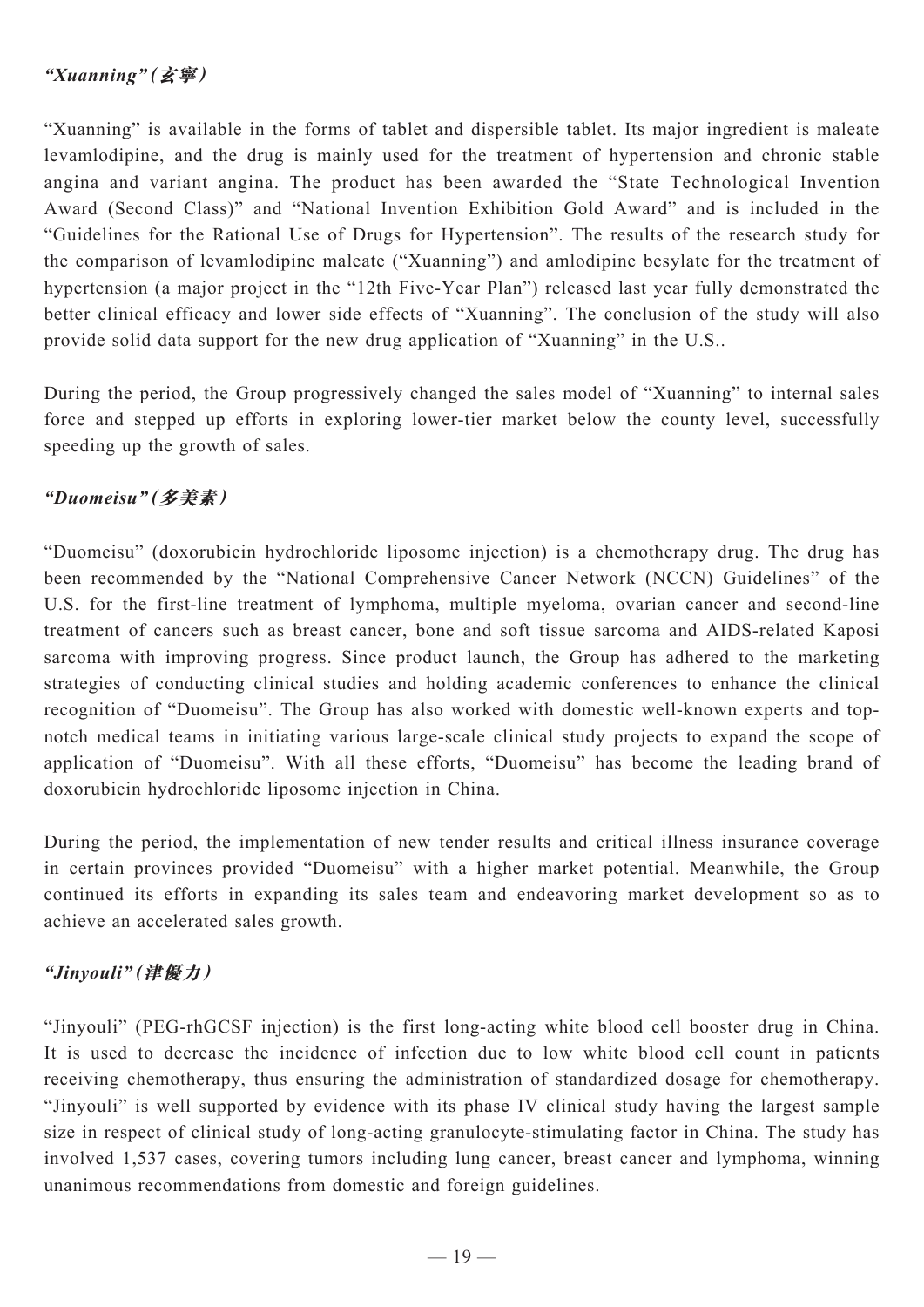During the period, the implementation of new tender results and the national reimbursement drug list provided "Jinyouli" with a larger room for market expansion. The Group also continued its efforts in expanding its sales force and endeavoring market development so as to achieve an accelerated sales growth.

## *"Ailineng"***(艾利能)**

"Ailineng" (elemene injection) is an anti-tumour drug developed in China and mainly used for the treatment of nerve glioma, brain metastases, and adjuvant treatment of malignant pleural and peritoneal effusion. The product can be used in combination with chemotherapy and radiotherapy to boost the clinical efficacy of oncology therapies. After years of clinical use, it has been widely recognised by the medical market. The new and upgraded liquid formulation of the product has obtained patent in China. Compared with the traditional emulsion formulation, the liquid formulation contains elemene with enhanced purity and volume, and thus the rate of adverse clinical reaction is significantly reduced. The Group is now cooperating with oncologists in China to strengthen the development of clinical evidence of "Ailineng".

During the period, the Group put more efforts into professional market promotion and adhered to its market strategies of market segmentation and academic-based promotion, maintaining a stable growth of sales.

## *"Nuolining"***(諾利寧)**

"Nuolining" (imatinib mesylate tablets) is the Group's first approved small molecule targeted cancer drug, which is mainly used for the treatment of Philadelphia chromosome-positive chronic myelocytic leukemia (Ph+CML), Philadelphia chromosome-positive acute lymphoblastic leukemia (Ph+ALL) and gastrointestinal stromal tumour. As recommended by various domestic and foreign guidelines, "Nuolining" is a first-line drug for the above diseases. Patients using "Nuolining" for its main indications are required to use it on a long-term basis, thus the accumulation of patients enables imatinib to have a huge market potential.

With the change of the sales model to internal sales force, coupled with the continuous market promotion and hospital expansion, sales realised faster growth in the period.

## *"Keaili"***(克艾力)**

"Keaili" (paclitaxel for injection (albumin-bound)) is a first-to-market generic of chemotherapy drug for targeted therapy in China. The drug was listed as a major project of new drug innovation technology in the "12th Five-Year Plan" during its research and development stage and passed the drug consistency evaluation after launch this year. Compared with paclitaxel drug of the conventional form, paclitaxel for injection (albumin-bound) has obvious clinical advantages, including higher efficacy, better safety and tolerance, as well as greater convenience for clinical use. It is recommended by a number of guidelines/consensus for the treatment of solid tumors, including breast cancer, non-small-cell lung cancer, pancreatic cancer, ovarian cancer, melanoma, gastric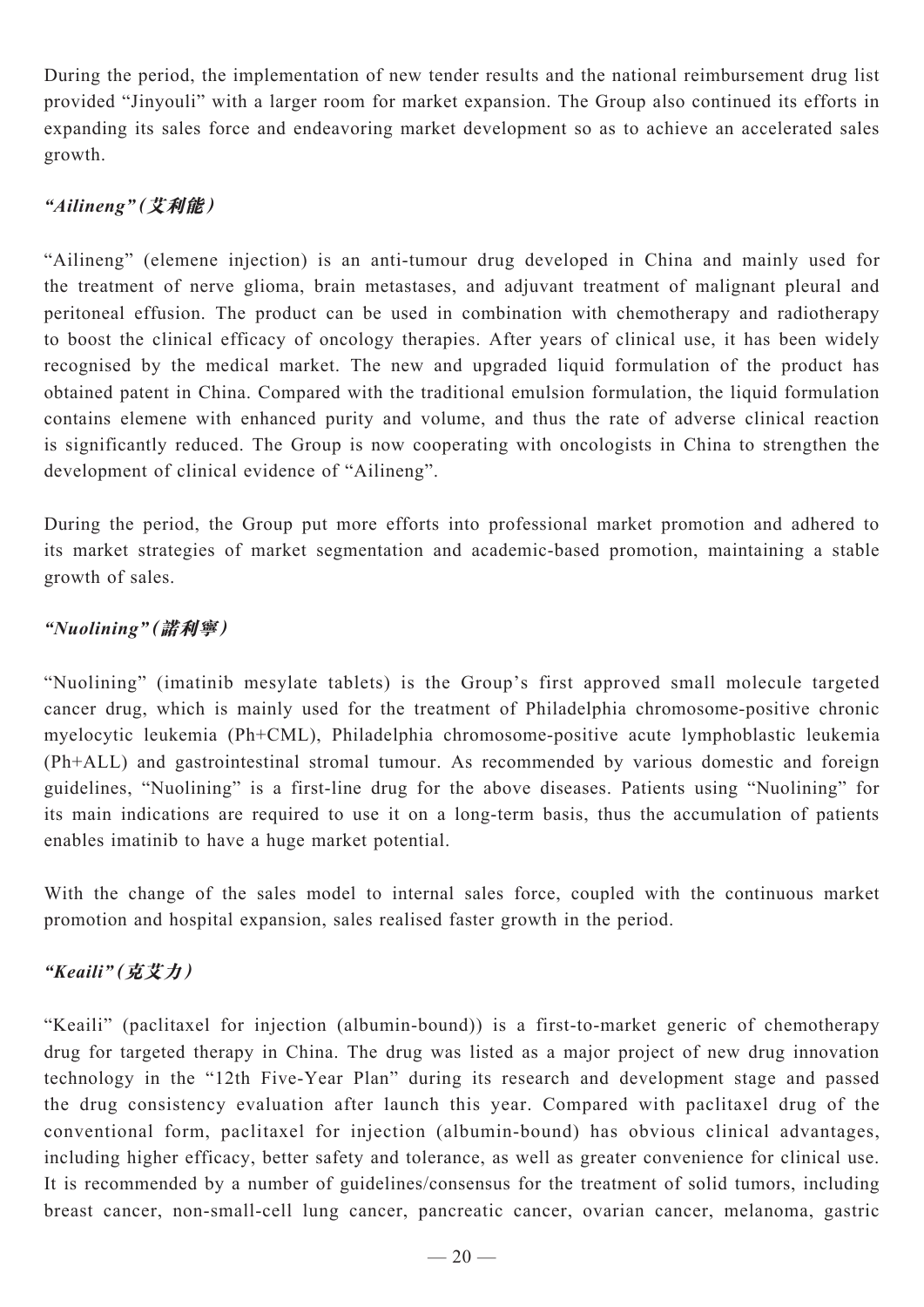cancer and bladder cancer. As compared with the imported originator drug, the price of "Keaili" is significantly lower, enabling patients to use drug with comparable efficacy more economically and greatly relieving their financial burden. The Group is now conducting joint clinical studies with domestic experts for the application of "Keaili" in different tumours and the development of clinical application evidence, further enhancing the competitiveness of the product. The Group will also continue its marketing strategies of clinical study and academic conference in order to gain greater market recognition of "Keaili" and increase its market share.

After the launch of "Keaili" during the period, the Group swiftly established a dedicated sales force and actively rolled out marketing campaigns and hospital development with an outstanding sales performance achieved.

## **Common Generic Drug Products**

During the period, the Group continued with the strategy of enhancing its sales mix by strengthening the promotion of non-antibiotic drugs and expanding the product line of oral formulation for chronic diseases. Among which, products with relatively higher sales growth included "Ouyi"(歐意) (aspirin enteric-coated tablets), "Ouyi"(歐意)(omeprazole capsules/injections), "Linmeixin"(林美 欣)(glimepiride dispersible tablets) and "Ouwei"(歐維)(mecobalamin tablets). The Group's highend antibiotic product "Zhongnuo Shuluoke"(中諾舒羅克)(meropenem for injection) and healthcare supplement product "Guoweikang"(果維康)(vitamin C tablets) have also maintained rapid growth during the period. Furthermore, the Group actively pushed forward with the quality and efficacy consistency evaluation of generic drugs. Currently, products which have passed the consistency evaluation included "Xinweihong"(新維宏)(azithromycin tablets), "Qimaite"(奇邁特)(tramadol hydrochloride tablets) and "Zuoshuxi"(左舒喜)(captopril tablets). Products passing consistency evaluation are expected to significantly lower the financial burden of patients, reduce medical insurance expense and boost the efficiency in the use of health insurance funds. The Group will fully utilize opportunities brought about by the consistency evaluation to actively strive for a larger market share for the products, and will also establish strategic cooperation with core distributors to expand and penetrate into the low-tier medical institutions for the end-user market.

During the period, sales of common generic drug products maintained stable growth in general, with sales reaching approximately HK\$3,307 million, representing a 42.3% growth (or a 30.7% growth on a constant currency basis) year-on-year.

#### **Bulk Drug Business**

#### *Vitamin C*

Overcapacity in the vitamin C market still lingered. The market was also impacted by supply from new competitors during the first half of the year. Nevertheless, due to the increased market uncertainty created by the continued tightening of national environmental policies, product prices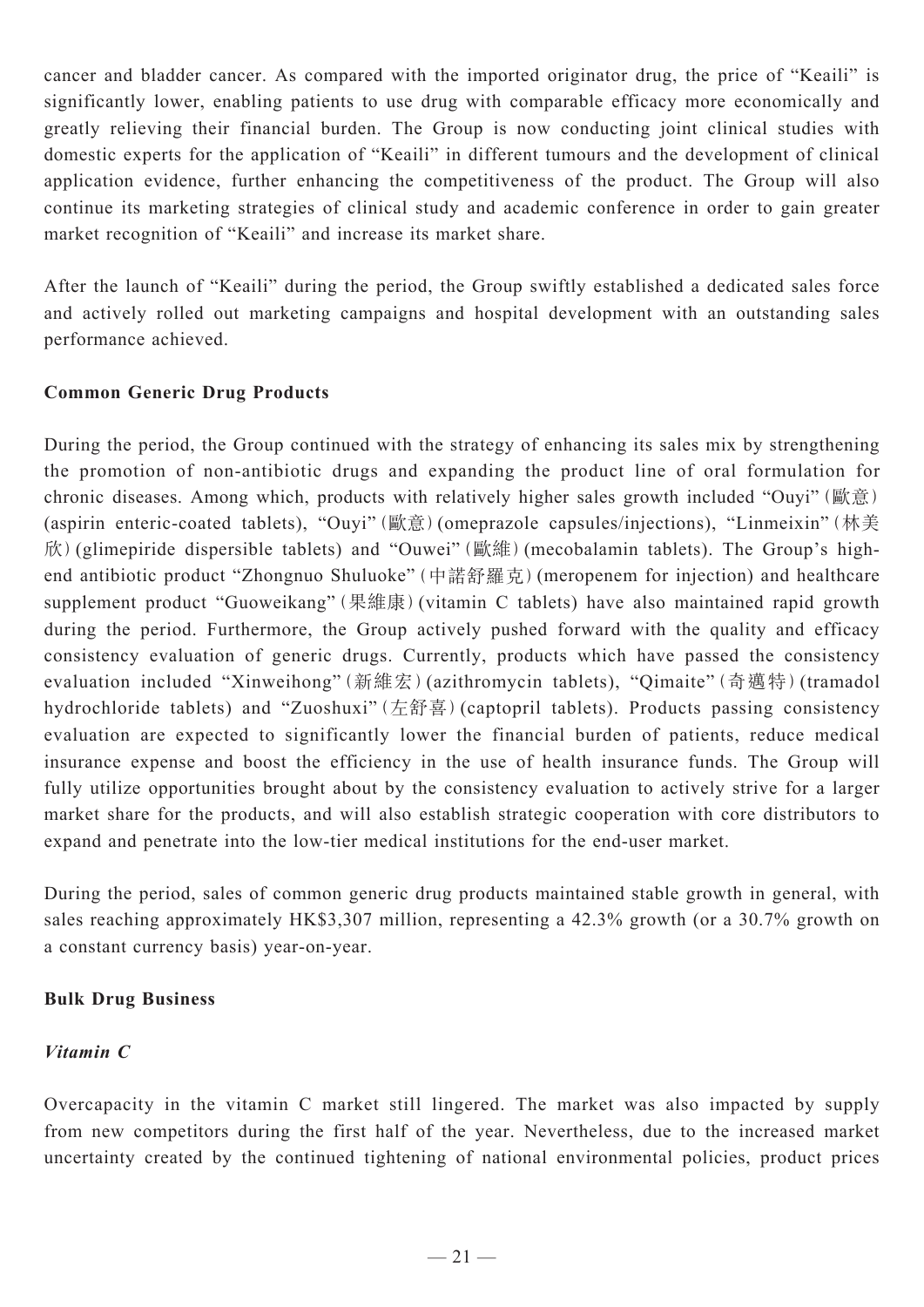still maintained at a relatively high level during the period. Apart from the efforts to attain quality improvement and production cost reduction, the Group will also develop high-quality and high-end customers, adjust customer structure and expand end-user market share in order to improve products' profitability.

### *Antibiotics*

During the period, the overall market supply and demand in the antibiotics market maintained a balance, with both sales volume and price of major products being stable. Nevertheless, as affected by the ongoing policy of restricted use of antibiotics, preparation products have limited room for growth in end-user markets. The Group will continue to proactively implement various measures for technology advancement, management enhancement and customer structure optimization to strive for continuous improvement in product quality and market competitiveness.

### *Caffeine and Others*

During the period, caffeine market maintained a stable competitive landscape with stable product prices.

### **Research and Development**

The Group continued to increase its investment in the research and development of products. Currently there are more than 200 new products in the pipeline, primarily focusing on the therapeutic areas of cardio-cerebrovascular diseases, metabolic diseases (such as diabetes), oncology, psychiatry and neurology, as well as anti-infection. Among these product candidates, there are 25 in the areas of new target macromolecule biologics, cell-based immunotherapy and stem cell therapy; 30 new small molecule drugs and 55 Class 3 new drugs (classified as Class 3 or 4 under the new system).

- 1. 9 small molecule new drugs are under clinical trials in China, including "DBPR108 tablets", "SKLB1028 capsules", "Ammuxetine hydrochloride tablets", "Butylphthalate soft capsules" (indication: vascular dementia) and "CSPCHA115 capsules".
- 2. 3 small molecule new drugs are under clinical trials in the U.S., namely "Levamlodipine maleate tablets", "Butylphthalide soft capsules" (indication: acute ischemic stroke) (15 clinical centres initiated with subjects enrolled) and "CSPCHA115 capsules".
- 3. 5 macromolecule new drugs are under clinical trials in China, including "Pegylated recombinant human interferon-α2a for injection", "HER2/CD3 bispecific antibody", "EpCAM/CD3 bispecific antibody" and "Combo of PD-1 monoclonal antibody and albumin-bound paclitaxel".
- 4. 5 products of new preparation are under clinical trials, namely "Mitoxantrone liposome for injection" (clinical trials in both China and the U.S.), "Amphotericin B cholesterol sulfate complex for injection", "Vinorelbine tartrate liposome for injection", "Alprostadil liposome for injection" and "Irinotecan liposome for injection" (clinical trials in the U.S.).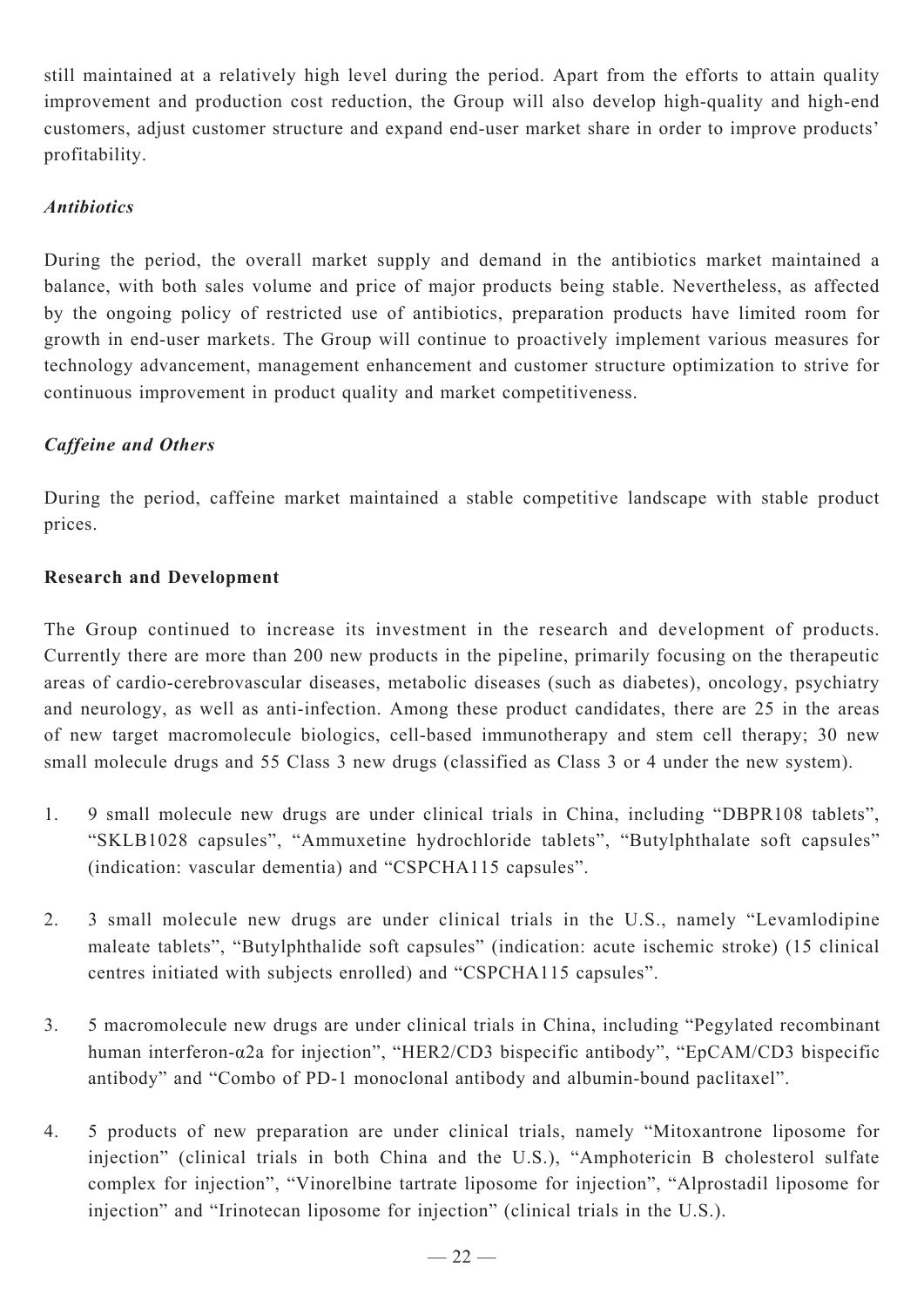- 5. 24 early-to-market generic drugs are currently pending production approval, including "Dronedarone hydrochloride tablets", "Bortezomib for injection", "Clopidogrel hydrogen sulfate tablets", "Metformin hydrochloride extended-release tablets", "Ticagrelor tablets", "Sunitinib malate capsule" and "Pramexole hydrochloride tablets".
- 6. 15 early-to-market generic drugs are under bioequivalence tests, including "Rivaroxaban original tablets", "Linagliptin tablets", "Nintedanib esilate soft capsules" and "Benzonatate soft capsules".
- 7. 6 drugs are currently pending the U.S. ANDA approval, including "Pregabalin capsules", "Pramipexole hydrochloride tablets" and "Duloxetine hydrochloride extended-release capsules". Besides, "Celecoxib capsules" and "Memantine hydrochloride tablets" have obtained ANDA approval during the period.
- 8. "Mitoxantrone hydrochloride liposome injection", antibody-drug conjugate drug "DP303c" and "Butylphthalide soft capsules" (indication: ALS) have been granted the orphan drug designation in the U.S..

The Group has been increasing its investment in strengthening the pipeline of biologics. Apart from investment in in-house research and development, the Group has also been proactively seeking for external cooperation and acquisition opportunities. In January of this year, the Group has acquired certain equity interests in Wuhan YZY Biopharma Co., Ltd., which is a leading enterprise in research for bispecific antibodies in China. Later in June of this year, the Group has entered into a product co-development and strategic collaboration agreement with Shanghai Junshi Biosciences Co., Ltd. in relation to the clinical development, registration and commercialization of the PD-1 monoclonal antibody in combination with albumin-bound paclitaxel for the treatment of breast cancer.

The Group will continue to look for acquisition targets with strong research and development capability and product candidates under development. The future acquisition efforts will mainly focus on drugs of new small molecule and macromolecule which are close to product approval and launch so as to supplement the pipeline of product launch in the next few years and leverage the Group's strong marketing and market development capabilities to achieve rapid sales growth of new products.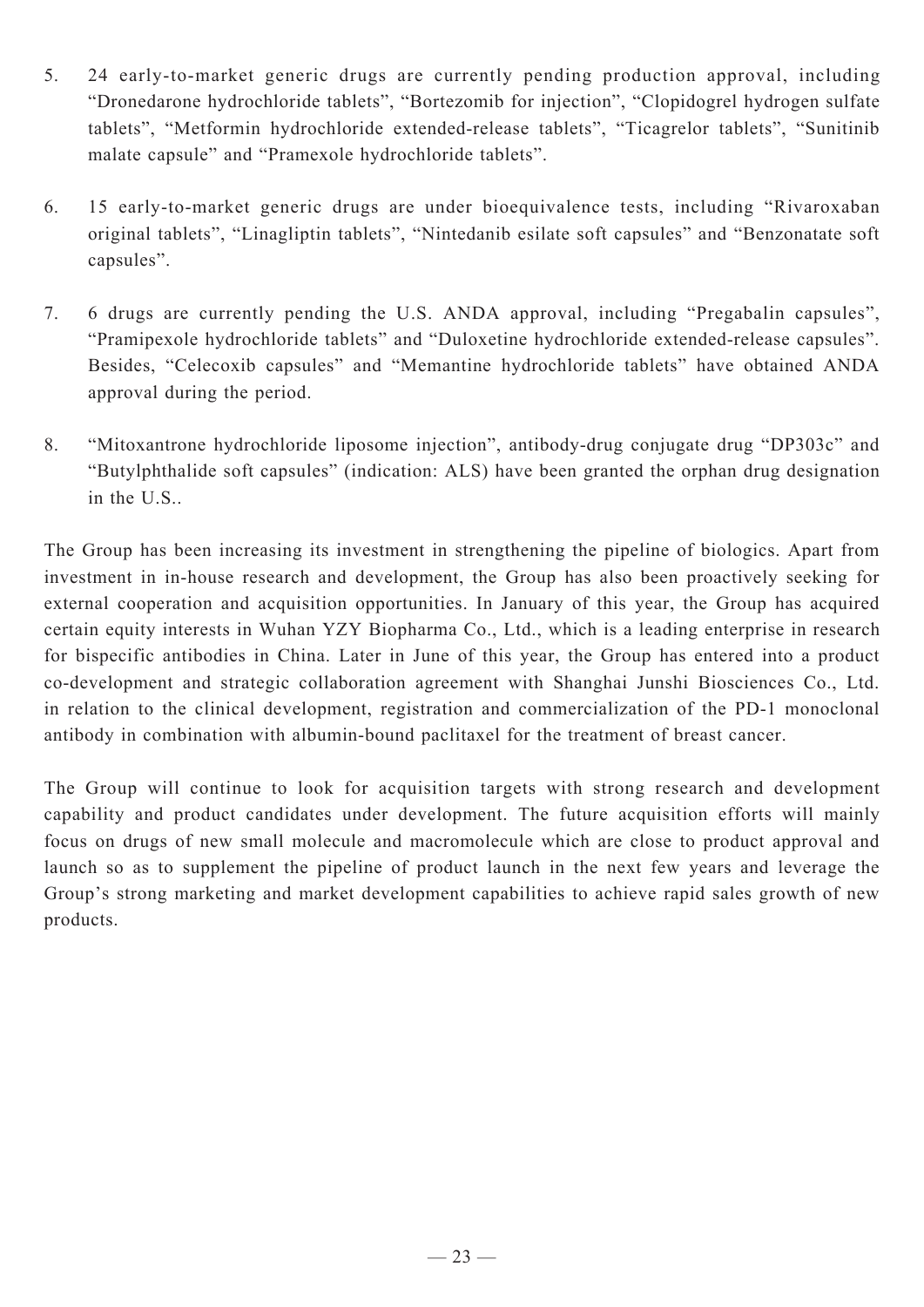#### **FINANCIAL REVIEW**

#### **Results**

|                                                | For the six months<br>ended 30 June |             |                |
|------------------------------------------------|-------------------------------------|-------------|----------------|
|                                                | 2018                                | 2017        | Change in $\%$ |
|                                                | (Unaudited)                         | (Unaudited) |                |
| Revenue ( <i>HK\$'000</i> )                    |                                     |             |                |
| Finished drugs                                 | 8,181,812                           | 5,273,381   | 55.2%          |
| Bulk drugs                                     | 2,605,660                           | 1,928,194   | 35.1%          |
| Total                                          | 10,787,472                          | 7,201,575   | 49.8%          |
| Operating profit (HK\$'000)                    | 2,323,097                           | 1,675,884   | 38.6%          |
| Operating profit margin                        | 21.5%                               | 23.3%       |                |
| Profit attributable to shareholders (HK\$'000) | 1,853,130                           | 1,312,930   | 41.1%          |
| Basic earnings per share (HK cents)            | 29.68                               | 21.69       | 36.8%          |

Finished drug business continued to be a major growth driver to the Group, with sales increasing by 55.2% to HK\$8,182 million for the current period. Innovative drugs of the Group, in particular, delivered a strong growth with aggregate sales reaching approximately HK\$4,874 million, representing a growth of 65.3%. Revenue from innovative drugs as a percentage of total revenue of the Group further increased from 40.9% in the first half of 2017 to 45.2% in the current period. Product prices of vitamin C remained at high level in the current period, as a result the profitability of vitamin C business greatly increased. With this outstanding business performance, profit attributable to the shareholders for the first half of 2018 increased by 41.1% to HK\$1,853 million.

#### **Liquidity and Financial Position**

For the first half of 2018, the Group's operating activities generated a cash inflow of HK\$2,018 million (2017: HK\$1,271 million). Average turnover period of trade receivables (ratio of balance of trade receivables to sales, inclusive of value added tax for sales in China) slightly decreased from 40 days in 2017 to 37 days. Average turnover period of inventories (ratio of balance of inventories to cost of sales) decreased from 173 days in 2017 to 150 days. Current ratio of the Group was 1.9 as at 30 June 2018, slightly lower than 2.4 half year earlier. Capital expenditure for the current period amounted to HK\$967 million, which were mainly spent to construct production facilities and improve production efficiency.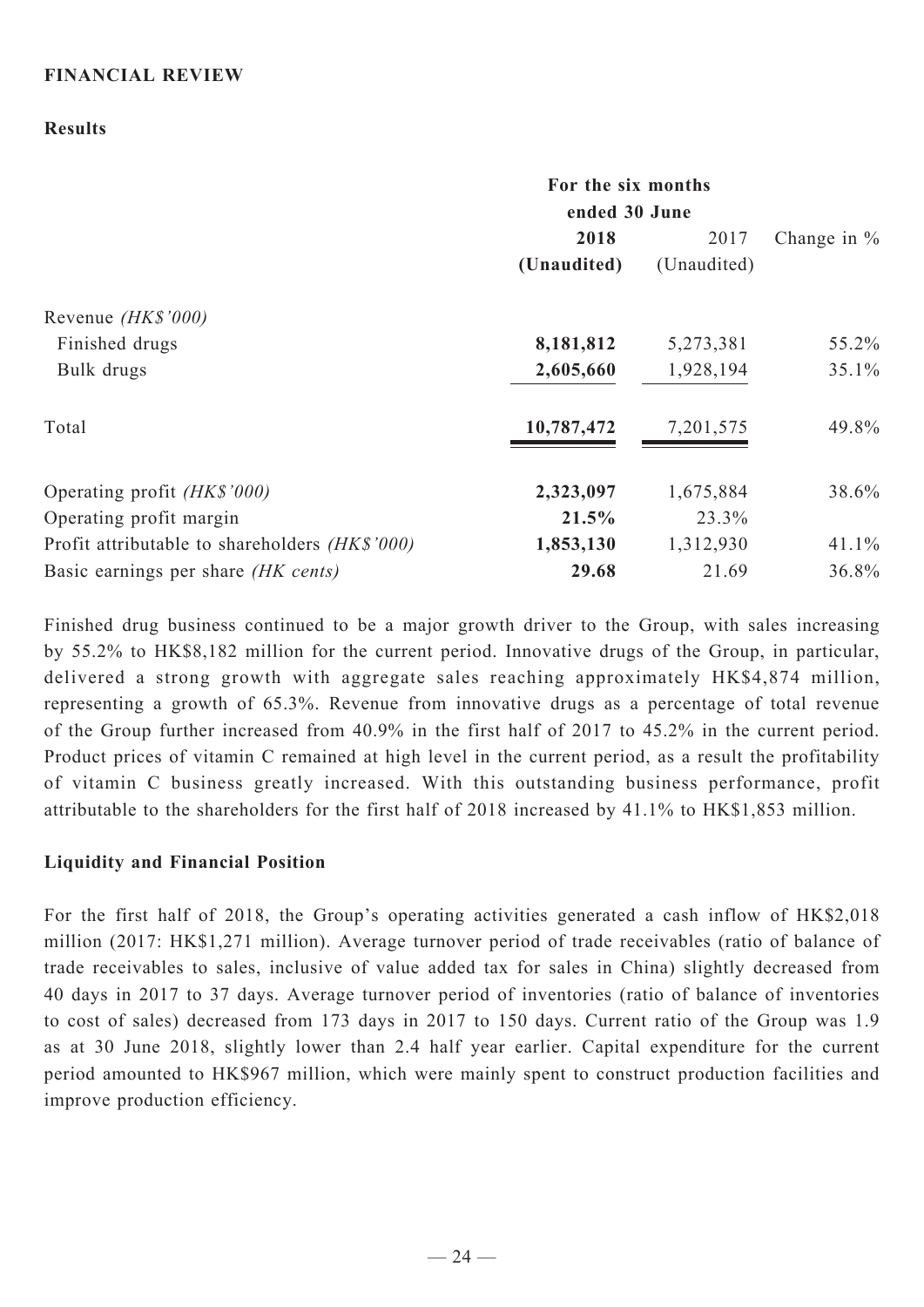The Group's financial position remained solid. As at 30 June 2018, bank balances and cash amounted to HK\$4,400 million (2017: HK\$5,238 million) and total borrowings amounted to HK\$939 million (2017: HK\$987 million), resulting in a net cash position of HK\$3,461 million (2017: HK\$4,251 million). Total borrowings represented bank loans of HK\$939 million, of which HK\$880 million are repayable within one year and HK\$59 million are repayable between one to two years. Gearing ratio slightly decreased from 6.4% half year earlier to 5.6% as at 30 June 2018.

97.5% of the Group's borrowings are denominated in Renminbi and 2.5% in United States dollars. The Group's sales are denominated in Renminbi for domestic sales in China and in United States dollars for export sales. The Group manages its foreign exchange risks by closely monitoring its net foreign exchange exposures and mitigating the impact of foreign currency fluctuations by using appropriate hedging arrangements when considered necessary.

### **Pledge of Assets**

As at 30 June 2018, structured bank deposits amounting to HK\$2,359,431,000 (31 December 2017: HK\$861,244,000) have been pledged to secure certain banking facilities of the Group.

#### **Employees**

As at 30 June 2018, the Group had approximately 17,100 employees. The majority of them are employed in mainland China. The Group will continue to offer competitive remuneration packages, discretionary share options and bonuses to staff based on the performance of the Group and individual employee.

### **Use of proceeds from placing of new shares**

On 20 October 2017, the Company completed the placing of 189,000,000 new shares of the Company pursuant to a placing agreement dated 12 October 2017. Net proceeds, after deducting the relevant expenses, of approximately HK\$2,345 million raised were intended to be applied for general working capital purposes and capital expenditure and to fund future investment opportunities as may be identified from time to time as mentioned in the Company's announcements dated 12 and 20 October 2017. As at 30 June 2018, the net proceeds of approximately HK\$2,345 million have been fully utilized by the Group in the following manners:

| <b>Amount</b> used<br>${\bf (approx.)}$ |
|-----------------------------------------|
|                                         |
| HK\$622 million                         |
|                                         |
| HK\$680 million                         |
| HK\$270 million                         |
| HK\$773 million                         |
|                                         |

*Note:* part of the net proceeds was used to repay certain bank loans for the financial benefits of the Group given that there was no immediate funding requirement for other purposes.